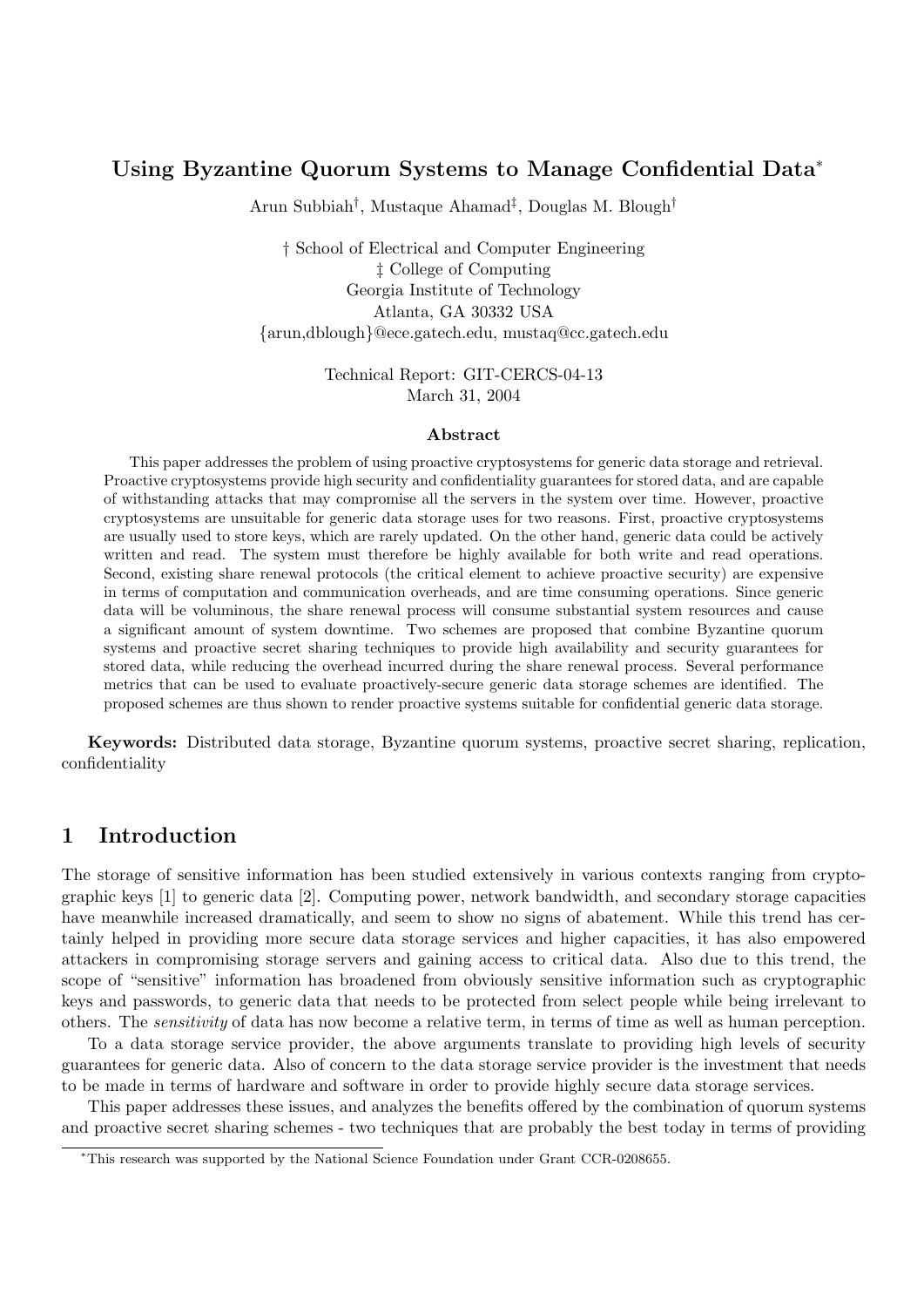some of the security guarantees. Quorum systems are a replication-based technique, and offers high availability. Secret sharing schemes are coding techniques that provide a high level of confidentiality. Proactive secret sharing schemes have the ability to change the coded data at the different data servers in a distributed fashion, which must be done periodically, e. g. once a week. This forces an adversary to compromise a certain threshold number of servers within this time frame (a week) in order to learn the sensitive data or to make the system behave incorrectly, which greatly enhances the security of such schemes.

We do not use the classic solution of encrypting data using cryptographic keys and using proactive secret sharing schemes to keep the keys secure, because the generic data we are trying to protect could very well be cryptographic keys. Also, with encryption-based techniques, long term confidentiality is not guaranteed, as given enough time, an adversary can compromise a server and find the key given the plaintexts and ciphertexts. The adversary may also find two ciphertexts identical and conclude that their plaintexts must match. A workaround would be to have the user change his key when such threats arise and then re-encrypt all the data that was stored using the old key; however this is cumbersome. Providing confidentiality based on encryption calls for a key management infrastructure and the active participation of users, since they must own and protect their keys. The drawback of encryption-based techniques is that data confidentiality falls completely within the users' purview, and requires a key management policy when data is shared among multiple users.

Our contributions are as follows: We believe this is the first work that suggests the use of proactive cryptosystems that provide unconditional security for generic data storage (large amounts of data that can be actively read and written). In such a model, the efficiency of the protocols is of concern. We propose to integrate quorum systems with proactive secret sharing schemes to reduce the overheads induced by client protocols and the share renewal protocols to maintain proactive security. The share renewal protocols, in particular, are known to incur high computation and communication overheads, rendering them unsuitable for voluminous data storage uses. We present share renewal protocols that reduce these overheads and make them practical. We identify several performance metrics that can be used to characterize the efficiency of such systems. We propose two techniques that blend quorum systems with proactive cryptosystems, and describe the client protocols and the share renewal protocol, which is used to maintain proactive security, for both the techniques. We demonstrate that such solutions are a significant step forward in realizing practical generic-data storage systems that provide unconditional proactive security.

# 2 Related Work

Several works [3, 4, 5, 6, 7, 8, 9, 10, 11, 12] have emerged recently that consider the problem of providing secure distributed data storage services. The confidentiality of the stored data is provided either by encrypting the data with a key and storing the key also at the store using secret sharing [1, 13], or secret sharing the data itself, or a combination of both.

Storage algorithms that use cryptographic keys do not provide long-term confidentiality, as mentioned in the Introduction. Many algorithms will be broken with the development of higher computing power. A testimony to this is the continued increase in the required key sizes for such algorithms. Increasing the required key size is equivalent to changing the key, which would require a user or a trusted third party to decrypt and re-encrypt all confidential data with the new key.

Secret sharing schemes are another approach to confidentiality. Most works that consider storing confidential data use imperfect secret sharing schemes, such as error correcting codes and Rabin's IDA [14] algorithm, where the knowledge of fewer than the threshold number of shares can reveal some information of the encoded data. Such coding algorithms allow savings in storage space, but do not, by themselves, provide long-term confidentiality. An adversary has the entire lifetime of the system to attack the servers and learn a threshold number of shares. To overcome this, the schemes should allow share renewal, where the shares are changed in a distributed fashion such that the encoded secret is not recovered in the process and is unchanged. To our knowledge, no share renewal scheme for imperfect secret sharing has been developed.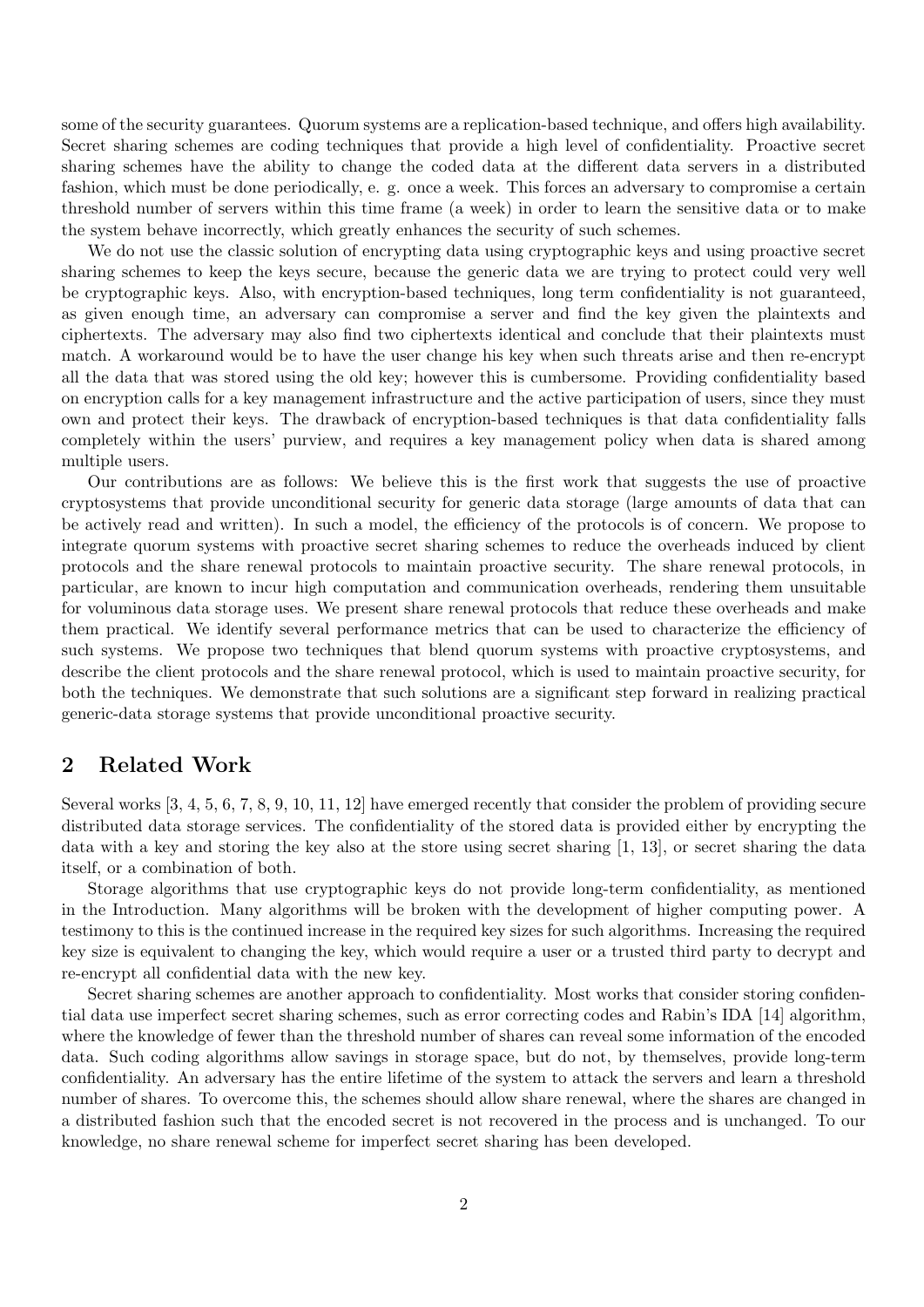Recent works [15, 16] have meanwhile optimized replication based techniques when the fault threshold can be varied, while imperfect secret sharing schemes assume a fixed fault threshold. In general, there is a tradeoff between performance and security. The ability to vary the fault threshold depending on the current threat levels will greatly enhance the performance of the distributed storage service. Changing the fault threshold in imperfect secret sharing schemes would require a special, secure entity (not the user) to decode all the data and re-encode it, which is not practical. On the other hand, perfect secret sharing schemes, such as Shamir's [1] scheme, allow the fault threshold to be varied [17].

Several works have integrated quorum systems [18] and secret sharing in various ways [19, 20, 2, 21]. In [19, 20], quorum systems are used with Rabin's IDA scheme to improve the system availability. [2] presents a scheme where data is encrypted using a key, and both are managed using quorum systems. The data is stored in replicated form in a quorum, while the key is stored using secret sharing. Thus, availability of the data is increased, but no verifiable secret sharing or share renewal is done to provide long-term confidentiality. Also, the inherent drawbacks due to encryption are present. [21] considers a quorum system where the shares of a secret are stored at all the servers, and a quorum of shares are needed to recover the secret. The secrets are read-only in nature, and quorum properties are used to grant or revoke access rights and do not directly affect the security of the secret. Share renewal and proactive security are not discussed because the main motivation is to use quorums for access control while keeping the permissions secret.

Other works [22] have considered the use of coteries and access structures with secret sharing. Here, the problem is that of having distinct sets of servers able to collectively reconstruct the data, while some sets of servers should not be able to. Though the valid access structures could be called quorums, the analysis is in terms of reducing the number of shares per server and does not consider the quality of data storage service.

Some works such as [23] that do consider using perfect secret sharing schemes consider only archival storage, where data is never re-written after it is created. Most works consider awarding confidentiality guarantees only to archival storage. [24] considers perfect secret sharing schemes for read/write data using dissemination of share replicas, but provides only weak consistency. It is also not clear if and how share renewal can be integrated with their approach.

Long-term confidentiality of data is provided by proactive secret sharing schemes, which were first considered by Ostrovsky and Yung in [25]. In that paper, the mobile adversary model was introduced. The mobile adversary is assumed to be able to compromise all the servers given enough time, but can compromise no more than a threshold number of servers in a time period. Herzberg, et al., [26] gave a robust proactive secret sharing scheme. Proactive secret sharing schemes use a combination of verifiable secret sharing [27] and verifiable share renewal. Proactive secret sharing schemes for synchronous networks can be found in [28] and the references therein.

# 3 System Model

We assume a set of  $n$  data servers that together provide the data storage service. A separate set of entities, called clients, read and write to a quorum or group of servers to manage their data.

## 3.1 Fault Model

We assume that the data servers can experience Byzantine, or arbitrary, failures. This means that faulty servers can act in an arbitrary fashion, which includes behavior of compromised servers. Faulty clients are taken care of using access control techniques and verifiable secret sharing schemes. Access control prevent faulty or malicious clients from using the specified read and write protocols to perform unauthorized data access. Verifiable secret sharing safeguards against malicious clients that may write inconsistent shares for the same data object, or not write to a complete write quorum (partial writes).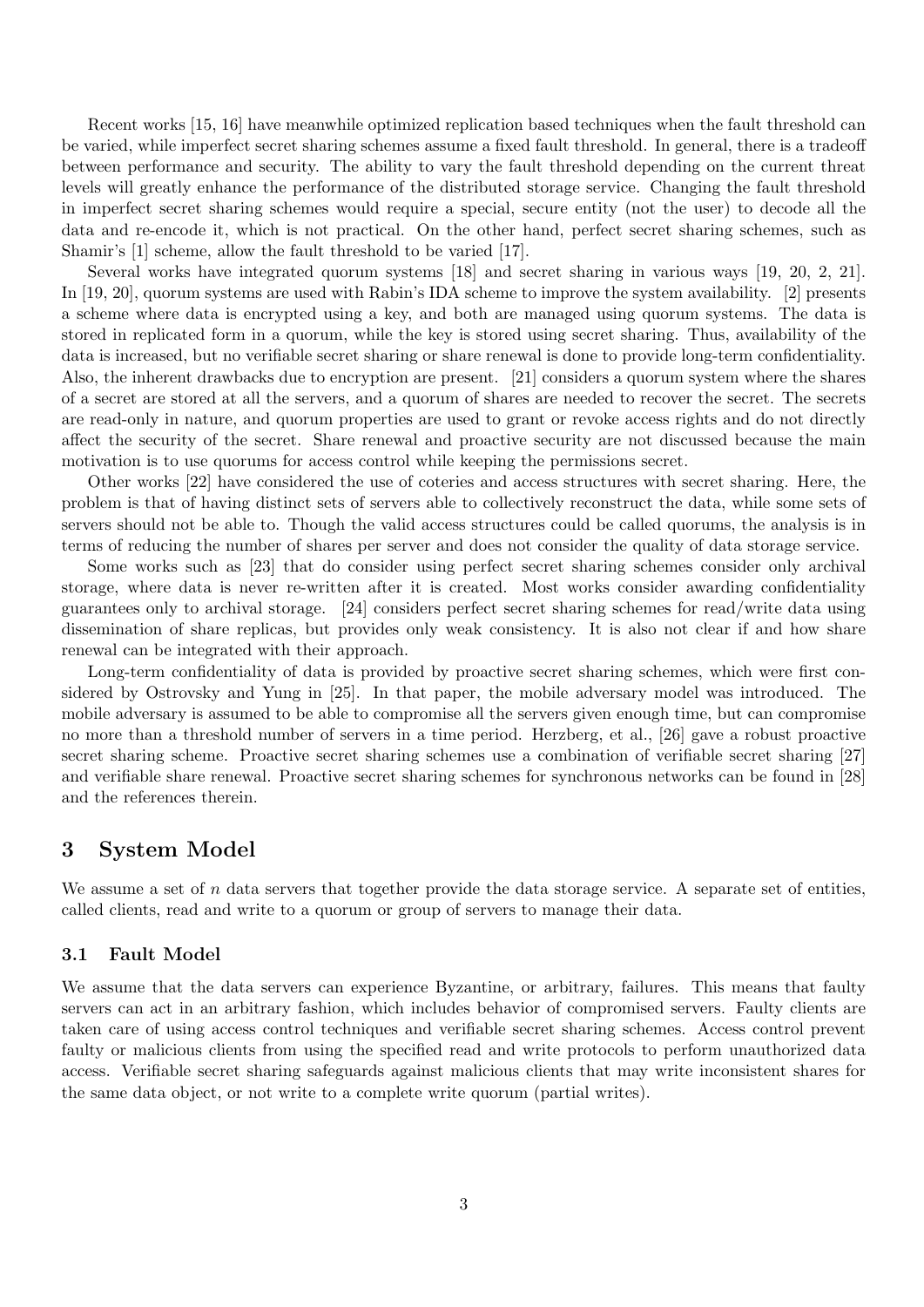## 3.2 Communication Model

Each server has two network interfaces. One connects it to an authenticated, unreliable and asynchronous network, denoted by RA, and the other network interface connects it to an authenticated, synchronous broadcast channel, denoted by BC. Clients connect to servers using the network RA. If two fault-free parties S and R are connected by such a network  $RA$ , then if S repeatedly sends a packet to R, the packet will eventually be received by  $R$ .  $R$  will be able to verify the integrity and authenticity of the received packet. No bound is placed on message transmission times.

The authenticated, synchronous broadcast channel BC links all the servers together, and no other entity is legally allowed to connect to this channel. Channel  $BC$  is used exclusively for share renewal and in maintaining proactive security. It has the property that messages sent on it instantly reach every party connected to it. The servers can thus be synchronized to a common clock. The zero-delay broadcast channel assumption is heavily used in schemes that provide proactive security, such as Herzberg's [26]. Recently, proactive security in asynchronous systems has been considered in [29, 30]. Adapting our analyses and solutions to fit these models is an area for future work.

## 3.3 Time and Clock Model

Using the common broadcast channel  $BC$ , all the servers are synchronized to a common global clock. Time is divided into *time periods*, as determined by the global clock. Servers participate in a share renewal protocol at the beginning of each time period.

## 3.4 Adversary Model

We assume the *mobile* adversary model [25]. In this model, an adversary is capable of compromising all the servers in the system given enough time. Compromised servers are assumed to be corrected in a timely fashion so that there are no more than a threshold number of compromised servers in a time period. We assume that correction of compromised servers can be done by a simple reboot operation or something similar, which will return the server to a state that it would have reached had it not been compromised by the adversary. To compromise a corrected server, an adversary must launch his attack all over again. In other words, the server correction process completely removes any security trapdoors that the adversary might have installed while the server was compromised. Herzberg's PSS scheme [26] provides explicit mechanisms by which a majority of correct servers can detect and alert the system management of any misbehaving server during the share renewal phase. In [15], a fault detection algorithm based on quorum protocols is presented. Other methods of detecting compromised servers include intrusion detection techniques.

Besides timely correction of compromised servers, share renewal must be done periodically so that an adversary will be unable to eventually recover a threshold number of consistent shares. Share renewal is done at the time period boundaries. Servers compromised during the share renewal phase are assumed to have been compromised in the time periods just before and after the share renewal phase.

Correct (fault-free) servers must reliably erase data when required. Otherwise, when correct servers get compromised, an adversary may acquire "old" data, which for one defeats the purpose of share renewal.

Cryptographic techniques allow the detection of messages corrupted by adversaries as well as spoofing of messages by an adversary. It is assumed that an adversary cannot prevent uncompromised servers from receiving messages destined to them. Also, an adversary cannot employ denial-of-service attacks. The adversary is assumed to be aware of all publicly-known data such as the algorithm used for secret sharing and the quorum sizes.

The adversary is assumed to be computationally bounded, meaning he cannot break the underlying cryptographic algorithms used for public key encryption and verifiable secret sharing.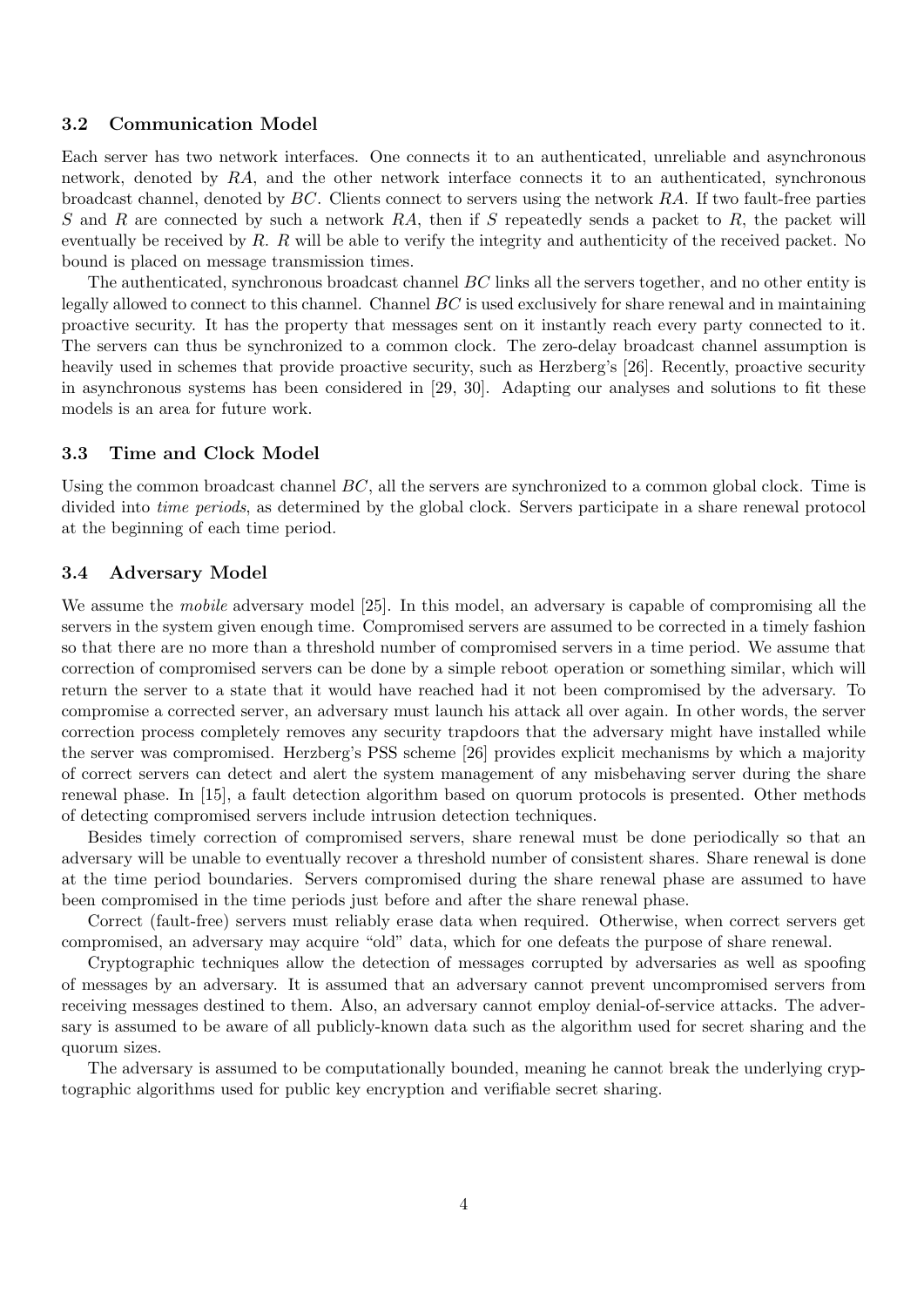## 3.5 Cryptography Assumptions

It is assumed that any two parties (client-server and server-server) establish a temporary symmetric-key to encrypt and decrypt messages during a session. These keys must be changed during the time period boundaries and when compromised servers are corrected. Details of these schemes is beyond the scope of this paper. The solutions to these problems can be obtained from [26].

# 4 Preliminaries

In this section, we review Byzantine quorum systems, the secret-sharing scheme, and the share renewal scheme. Readers who are aware of these concepts can skip to the next section without loss of continuity.

## 4.1 Byzantine Quorum Systems

Quorum systems are replication-based techniques. Reads and writes take place to a quorum or subset of the entire set of servers in the system, and sufficient overlap between any two quorums guarantees that the latest value will be read. Timestamps are used to distinguish values written in different write operations to the same data object. In Byzantine quorum systems [31], the minimum overlap between any two quorums is increased sufficiently in order to accomodate Byzantine failures.

A brief description of the read and write protocols for generic data is as follows. To read data, the client picks the value that has the highest timestamp and seconded by at least  $b + 1$  servers from a read quorum of responses. To write data, the client executes a read on the data timestamp, increments it to a higher value, and then writes the data value and the new timestamp to a write quorum of servers. The read and write quorums must therefore overlap in at least  $2b + 1$  servers (for generic data). Such protocols provide safe variable semantics [32].

In [31], it has been shown that the minimum number of servers required to tolerate b Byzantine server failures for generic data is  $4b + 1$ . Threshold masking quorums for generic data use a write quorum size of  $\lceil \frac{n+2b+1}{2} \rceil$  $\frac{2b+1}{2}$  and a read quorum size of  $\lfloor \frac{n+2b+1}{2} \rfloor$  $\frac{2b+1}{2}$  servers. For self-verifying data, the minimum number of servers required is  $3b+1$ , with the choice of write quorum size being  $\lceil \frac{n+b+1}{2} \rceil$  $\frac{b+1}{2}$  and the read quorum size being  $\lfloor \frac{n+b+1}{2} \rfloor$  $\frac{b+1}{2}$ servers.

### 4.2 Shamir's Secret-Sharing Scheme

The secret-sharing algorithm used in this paper is due to Shamir [1]. A brief outline of the algorithm is as follows:

Consider the problem of generating n shares of a secret  $S$  such that any  $k$  shares can yield  $S$ . Such a scheme is called a  $(k, n)$  threshold scheme. Shamir's scheme has the additional property that any  $k - 1$  shares do not give any information on S.

The secret S and all operations described are performed in  $Z_p$ , where p is prime and greater than n. Construct a polynomial  $f(x) = a_{k-1}x^{k-1} + a_{k-2}x^{k-2} + ... + a_1x + S$  where the  $a_i$ 's are arbitrary coefficients and S is the secret to be shared. The i<sup>th</sup> share,  $s_i$ , is given by  $f(i)$ .

To retrieve the secret S from any k shares, Lagrange interpolation is used. Denote the set of shares  $(i, s_i)$ to be used for reconstructing the secret  $S$  by  $A$ . The secret  $S$  is given by

$$
S = \sum_{\mathbf{i} \in \mathcal{A}} m_{\mathbf{i}} s_{\mathbf{i}} \quad \text{where} \quad m_{\mathbf{i}} = \prod_{\mathbf{j} \in \mathcal{A}, \mathbf{j} \neq \mathbf{i}} \frac{j}{j - i} \tag{1}
$$

## 4.3 Verifiability of shares

Feldman's scheme is used to add verifiability in many share renewal works such as [26]. The security is due to the difficulty in computing discrete logarithms over a finite field by a computationally-bounded adversary.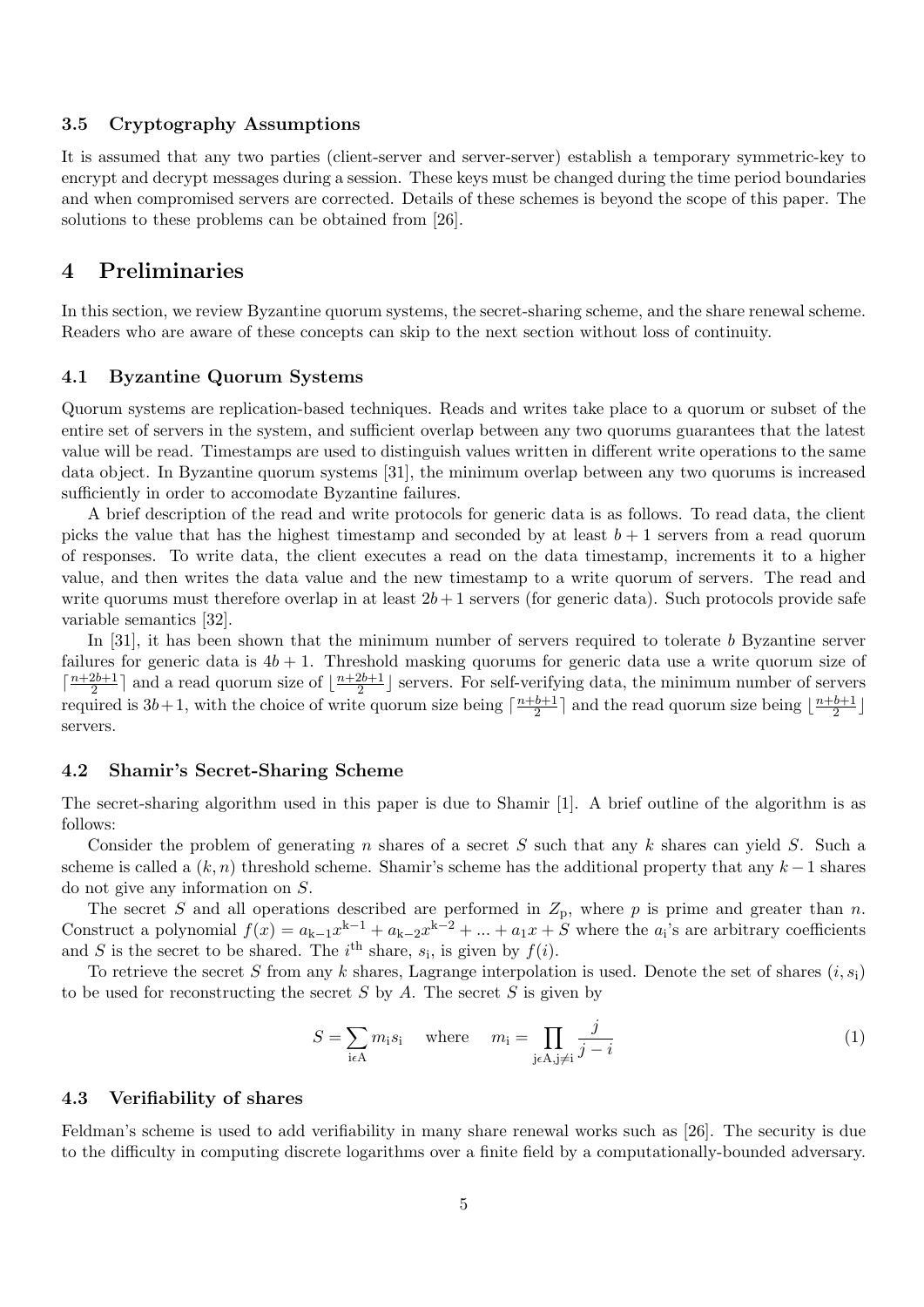Let q be a prime number such that  $q = mp + 1$ , where m is a small integer and p is the prime number used in Shamir's scheme. Let g be an element of  $Z_q$  of order p. To demonstrate Feldman's scheme as applied to Shamir's scheme, consider a client responsible for generating shares of a secret. When a client constructs the polynomial  $f(x)$  to distribute the secret S, he computes witnesses  $g^{a_1}, g^{a_2}, ..., g^{a_{m-1}}$ , and  $g^S$ , all of which are computed in the finite field  $Z_q$ , and makes these values public. The value g is also made public. Server i verifies that its share  $s_i$  of secret S is valid by verifying that

$$
g^{\mathbf{s_i}} \equiv (g^{\mathbf{S}})(g^{\mathbf{a_1}})^{\mathbf{i}}(g^{\mathbf{a_2}})^{\mathbf{i^2}}...(g^{\mathbf{a_{k-1}}})^{i^{k-1}}(\text{mod } q)
$$

If the above relation holds, then server  $i$  broadcasts on the synchronous common broadcast channel  $BC$ to all other servers that it found the share it received to be valid. If all severs find the shares they received to be valid with the same set of witnesses, then they commit their shares and the process is said to be complete.

When a client retrieves the secret, the witnesses with the highest timestamp and returned by at least  $b+1$ servers are the correct ones, and individual shares returned by servers can be checked with these witnesses to distinguish correct and incorrect shares.

Some information on x given g and  $g^x$  can be obtained. For a discussion on how to overcome this, the reader is directed to [26].

## 4.4 Herzberg's Proactive Secret Sharing Scheme

Herzberg's Proactive Secret Sharing Scheme (PSS) [26] is used for periodic share renewal. The synchronous common broadcast channel BC is used for this purpose.

PSS is divided into three stages. The first stage is that of renewing the keys used by the servers. If this were not done, then even after a compromised server is corrected, an adversary can decode messages addressed to the compromised server, and also inject messages on behalf of the now-corrected server.

Following the key renewal stage, servers engage in a share recovery protocol. This allows corrected servers that had their shares deleted by an adversary to recover them. The share recovery protocol can successfully regenerate shares provided at least  $b + 1$  servers which have the latest shares participate.

The final stage is that of share renewal. The shares of each secret or data object are renewed by having each server generate shares of "0" using a  $(k, n)$  Shamir's scheme for every other server and then distributing it verifiably and securely. Upon receiving a share of "0" and after the verifiability checks have passed, servers add it to their current shares of the secret, which were also generated using a  $(k, n)$  Shamir's scheme. It is easy to see that the encoded secret will still remain the same due to the linearity in polynomial addition.

# 5 Performance Metrics

We describe below the performance metrics we use to evaluate and compare distributed storage algorithms.

1. Availability: Traditionally, availability is measured in the presence of crash failures. Therefore, when calculating this metric, we allow crash faults in addition to Byzantine faults. The availability is defined as the probability of finding a live read or write quorum given that each server can fail independently with a certain probability. The assumption of independent failures may not always hold, as attacks such as that of Denial-of-Service can cause highly correlated unavailability of servers. As noted in [33], the exact availability values may therefore not be important, but relative values are. A relatively higher availability indicates tolerance to a relatively larger number of server failures.

### 2. Minimum system size needed to tolerate a given number of faulty servers

#### 3. Size of read and write quorums

4. Storage blowup factor: is the ratio of the average storage space taken at each server per data object to the size of the data object.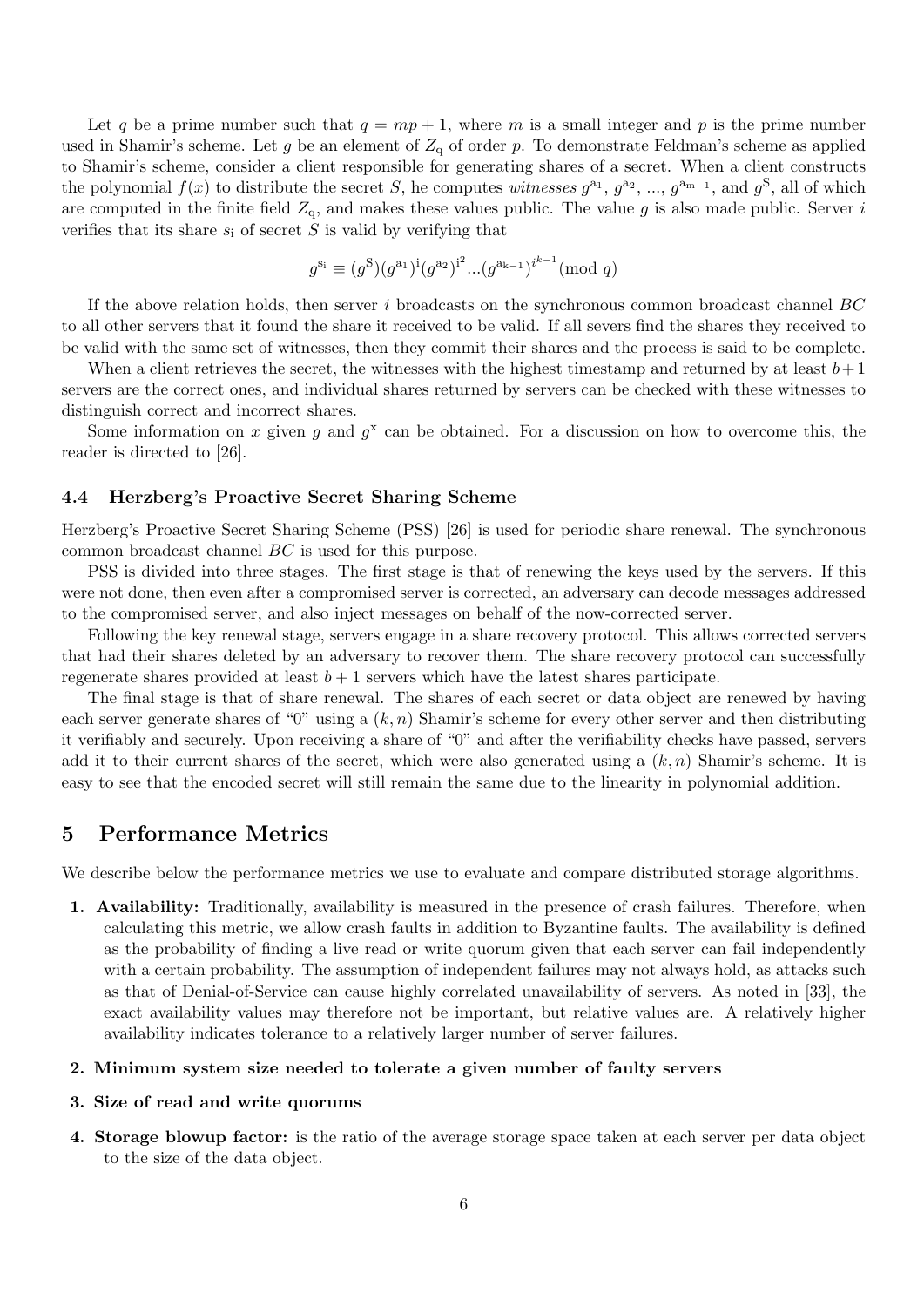- 5. Load: is defined as the probability that the busiest server is accessed during a request.
- 6. Confidentiality: is defined as the probability that not more than the threshold number of consistent shares can be obtained by an adversary.
- 7. Computation overhead: Servers incur computational overhead during writes and share renewal, while clients incur computational overhead during reads and writes. The computation overhead is measured in terms of the number of finite-field multiplication and exponentiation operations. Other operations such as additions, encryption, and hash computations are assumed to incur relatively negligible overhead.
- 8. Communication and message complexities: Communication complexity is the total number of bits exchanged during a protocol, while message complexity is the number of messages exchanged. For clients, these metrics are measured at the client network interface. For writes, only the overhead during the actual write is considered; timestamp reads are not taken into account. For servers, the overheads are measured as the total number of bits or messages sent on the channel BC.

# 6 Proposed Solutions

We describe our two proposed techniques in this section. To put things in perspective, consider the benefits and drawbacks of a pure quorum systems approach and a pure secret sharing approach for a system size of 44 servers and a fault threshold b of 3. If the probability of a server being compromised or crashed is 0.1, then the availability of read and write quorums in the pure quorum systems approach is at least 7 nines  $(1 - 10^{-7})$ , while the availability of a write quorum in a pure secret sharing approach is a very small 0.347, because shares must be written to *almost all* the servers in the system. On the other hand, the confidentiality offered by pure quorum systems is an unacceptably small  $9.7 \times 10^{-3}$ , while the pure secret sharing approach offers a confidentiality of 3 nines (0.999), assuming the probability that a server is compromised in a time period is 0.01. Achieving a tradeoff between these two extremes is one of the principal motivations behind our proposed solutions, described below.

We do not describe the complete Herzberg's PSS scheme because the key renewal phase of PSS is independent of the actual data storage algorithm used, and the lost share recovery protocol of PSS is required only to recover lost shares. The share renewal part of Herzberg's scheme is the most intensive part of the protocol, and due to space constraints, we focus only on this aspect of PSS. Also, the verifiable sharing and share renewal protocols rely on all servers in the quorum being honest. When this is not the case, servers broadcast accusations against other servers and decide distributively if a server is faulty. Details of this method can be found in [26]. For brevity, we do not describe how these techniques coexist with our protocols.

## 6.1 Method RegularSharing

## 6.1.1 Description

In this method, a  $(b+1)$ -threshold Shamir's scheme is used to give each server in a write quorum a distinct share, unlike in "pure" quorum systems where data is replicated across a quorum of servers. For a fault threshold of b, at least  $n = 4b+1$  servers are required. Quorums are picked randomly (regular quorums). The read and write quorum sizes must be at least  $3b + 1$  and not more than  $n - b$  servers, and the read and write quorums must overlap in at least  $2b + 1$  servers. Thus, even in the presence of b Byzantine failures, there will be at least  $b + 1$  servers that will return values written in the last write. Feldman's VSS scheme is used for verifiability, and Herzberg's PSS is used for proactive security. A read quorum size of  $q_r = \lfloor \frac{n+2b+1}{2} \rfloor$  $\frac{2b+1}{2}$  and a write quorum size of  $q_w = \lceil \frac{n+2b+1}{2} \rceil$  $\frac{2b+1}{2}$  servers is assumed.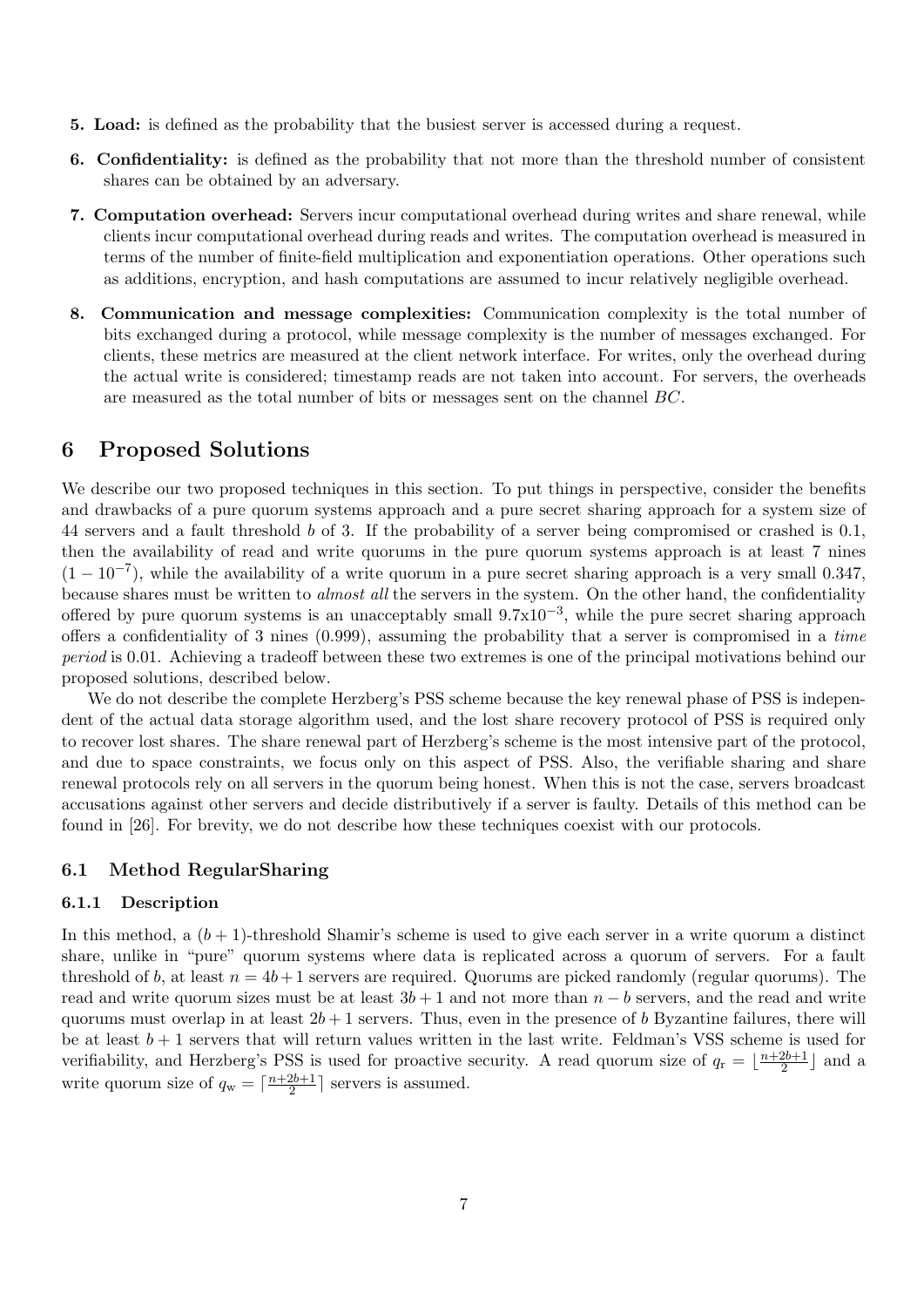#### 6.1.2 Read and Write Protocols

To write a data object V, the client uses a  $(b + 1)$ -threshold Shamir's scheme to generate  $q_w$  shares of V. Let the polynomial chosen for this purpose be  $f(x) = a_b x^b + a_{b-1} x^{b-1} + ... + a_1 x + v \pmod{p}$ . A server in the write quorum with id i will receive the share given by  $f(i)$ . From Feldman's scheme, the witnesses are  $g^{a_b}, g^{a_{b-1}}, ..., g^{a_1}$ , and  $g^v$ . The client sends each server in the write quorum its share and all the witnesses securely. The complete write and read protocols followed by the client is shown in Figure 1. The share stored at server *i* for data object V is denoted by  $s_{V_i}$ . The timestamp of data object V is denoted by  $TS_V$ .

Upon receiving a write request, each server  $i$  in the write quorum checks if

$$
g^{\mathbf{s}_i} = g^{\mathbf{v}}.(g^{\mathbf{a}_1})^{\mathbf{i}}.(g^{\mathbf{a}_2})^{\mathbf{i}^2}...(g^{\mathbf{a}_\mathbf{b}})^{\mathbf{i}^{\mathbf{b}}} \pmod{q}
$$
 (2)

and if the new timestamp specified by the client for  $V$  is higher than the timestamp it has stored locally.

If these two checks are passed, server  $i$  is said to find the write request *valid*, and it broadcasts an acceptance message containing the timestamp and the hash of all the witnesses. The algorithm used to compute the hash is assumed to be collision free. If a *write quorum* of servers find the request with the same set of witnesses and timestamp valid, then servers replace their current shares, witnesses, and timestamp with the new values. Since the broadcast channel BC is used, servers can easily identify which servers belong to the latest write quorum and which do not. Servers that belong to the latest write quorum record the identities of other servers that are part of the write quorum, while servers that are not part of the write quorum delete their shares and the associated set of witnesses. The message and communication complexities on the channel BC during writes are therefore  $q_w$  messages and  $160q_w$  bits, where it is assumed that the length of a hash is 160 bits.

To read an object, a client obtains the timestamp, shares, and witnesses from a read quorum of servers. The client first determines the correct set of witnesses from the set of responses returned by at least  $b + 1$ servers that have the highest timestamp and with the same set of witnesses. Then, the shares returned with this highest timestamp are checked against the corresponding witnesses (equation 2), and if the check is passed, the received share is valid. From  $b + 1$  valid shares, the secret can be reconstructed because a  $(b+1)$ -threshold Shamir's scheme was used. The complete read protocol followed by the client is also given in Figure 1.

The read and write protocols implement safe variable semantics [32], and satisfy the following theorem:

## Theorem 1 For a given data object, a read operation that is not concurrent with any write operation returns the value written in the last write operation, in some serialization of all earlier write operations.

**Proof:** A non-faulty server will accept a write only if the new timestamp of the object is higher than the timestamp it has stored locally, and if all servers in a write quorum agree on the timestamp and the consistency of the new shares. If the write is accepted, the correct server overwrites the current value of the data object's share, timestamp, and witnesses with the new values specified in the write. Feldman's VSS scheme, along with the synchronous broadcast channel assumption, ensures that a write quorum (barring faulty servers) will commit the write with the same timestamp and witnesses.

When a client executes a read that is not concurrent with a write, the read quorum will intersect the write quorum used in the last successful write operation in at least  $2b+1$  servers. Since a maximum of only b servers may be faulty, the set of responses containing the highest timestamp returned by at least  $b + 1$  servers has a response at least from one correct server, which must have been a member of the last write quorum. This set of responses with the highest timestamp and returned by at least  $b + 1$  servers will contain the same set of witnesses and consistent shares for these witnesses. Since at least  $b+1$  latest shares will thus be obtained, the client can easily recover the data object because a  $b + 1$  threshold scheme was used. П

#### 6.1.3 Share Renewal

For share renewal, Herzberg's scheme [26] is used. For a given object, the protocol is run only at the write quorum of servers that have the shares of that object. Recall that servers delete old shares during the VSS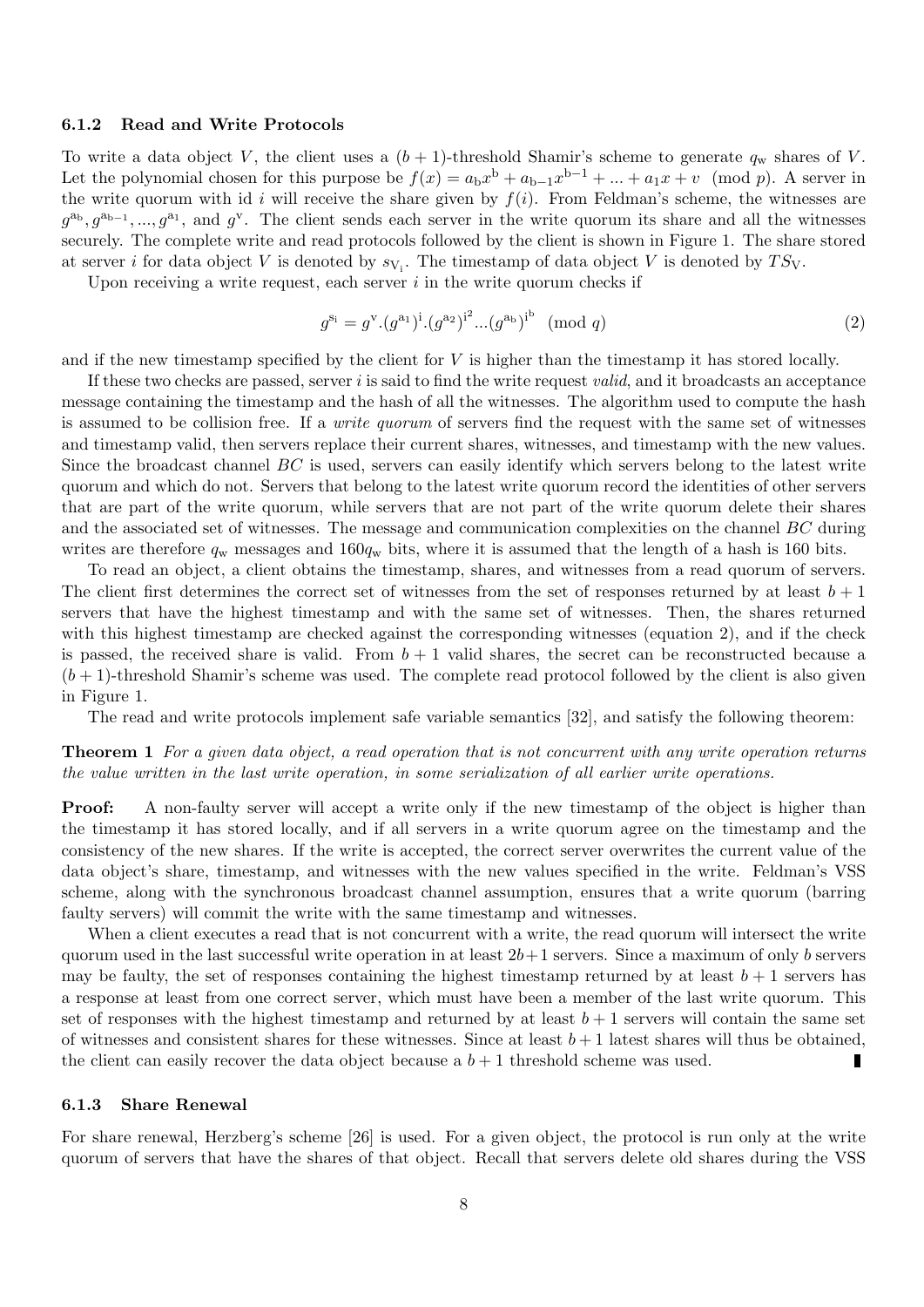## Read Protocol

- 1. Retrieve a read quorum of responses of the form  $\langle TS_V$ , server id i,  $s_{Vi}$ ,  $\langle \text{witnesses} \rangle$ . Overhead:  $q_r$  messages,  $q_r(b+2)l$  bits
- 2. Choose the responses returned by at least  $b + 1$  servers that have the highest data timestamp If no such data timestamp exists, return null.
- 3. The set of witnesses contained in the selected set of responses and returned by at least  $b+1$  servers is the correct set of witnesses. If no such correct set of witnesses can be found, return null.
- 4. Choose  $b+1$  shares from the selected responses that are consistent with the witnesses found in step (3) above (equation 2). Overhead:  $(b+1)$ . $(b+1)$  exps,  $b(b+1)$  mults

If no such set of  $b + 1$  shares can be found, return *null*.

5. Construct V from the selected  $b+1$  shares. Overhead: 0 exps,  $b+1$  mults

## Write Protocol

- 1. Retrieve a read quorum of responses of the form  $\langle TS_V \rangle$ .
- 2. Choose the highest timestamp returned by at least  $b+1$  servers.
- 3. Choose a timestamp  $(TS_{\rm V}(new))$  higher than the timestamp determined above and not previously chosen by this client.
- 4. Pick a write quorum  $WQ$ , and, using a  $b + 1$ -threshold Shamir's scheme, generate a share for each server in WQ. Overhead: 0 exps,  $bq_w$  mults
- 5. Compute the new set of witnesses for data object V. Overhead:  $b+1$  exps, 0 mults
- 6. To each server i in the chosen write quorum  $WQ$ , write  $\langle TS_{\rm V}(new), s_{\rm Vi}, \langle witnesses \rangle$ . Overhead:  $q_w$  messages,  $(b+2)lq_w$  bits

### Figure 1: Read and Write Protocols for Method RegularSharing

protocol followed during client writes, and are aware of the write quorums used. Herzberg's share renewal protocol adapted to Method RegularSharing is shown in Figure 2.  $ENC_{ii}(M)$  denotes the encrypted version of the message M sent by server  $S_i$  to server  $S_i$  encrypted using a shared symmetric key. All other messages are sent unencrypted and are susceptible to eavesdropping. Faulty servers are not taken into account to simplify the presentation. The protocol only requires that a mechanism exists for a server to detect another server to be faulty. Once a suspicion arises, it must be solved using a distributed protocol such as the one given in [26].

## 6.1.4 Evaluation Of Perfomance Metrics

1. Availability: If the probability with which a server is either Byzantine-faulty or crashed is  $p$ , and is  $\setminus$ 

 $p^{\rm f}(1-$ 

independent of other server failures, then the availability of a read quorum is given by  $\sum_{f=0}^{n-q_r} \begin{pmatrix} n \\ f \end{pmatrix}$ f

p)<sup>n-f</sup>, and the availability of a write quorum is given by  $\sum_{f=0}^{n-q_w} \begin{pmatrix} n \\ f \end{pmatrix}$ f  $\setminus$  $p^{\rm f}(1-p)^{\rm n-f}$ , where  $q_{\rm w}$  =  $\lceil \frac{n+2b+1}{2} \rceil$  $\frac{2b+1}{2}$  and  $q_r = \lfloor \frac{n+2b+1}{2} \rfloor$  $\frac{2b+1}{2}$ .

- **2.** Minimum number of servers: At least  $4b + 1$  servers are required to tolerate b Byzantine server faults [31].
- **3. Size of read and write quorums:** for a given fault threshold b are  $q_r = \lfloor \frac{n+2b+1}{2} \rfloor$  $\frac{2b+1}{2}$  and  $q_w = \lceil \frac{n+2b+1}{2} \rceil$  $\frac{2b+1}{2}$ ] respectively.
- 4. Storage blowup factor: The size of a share is the same as that of the secret. The witnesses used due to Feldman's scheme take up an additional storage space equal to  $(b+1)$  times the size of an object. This corresponds to a storage blowup factor of  $(b+2)$  per data object. For all data objects put together, the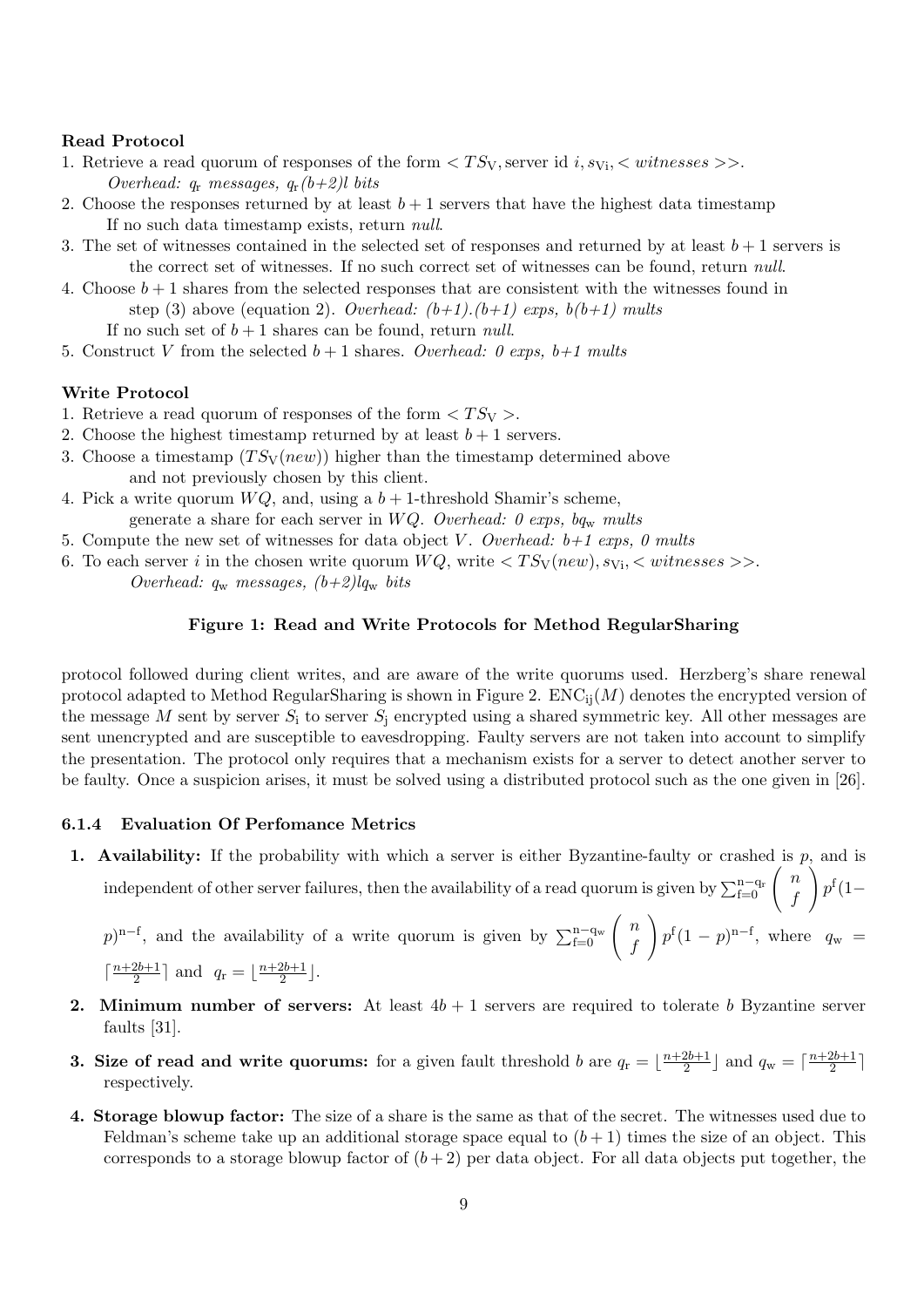## Each server  $S_i$  that contains a share of data object  $V$  executes:

- 1. Pick b random numbers  $(\delta_1...\delta_b)$  from  $Z_p$  to define the polynomial  $\delta_i(x) = \delta_{i1}x + \delta_{i2}x^2 + ... + \delta_{ib}x^b$ . Compute  $\epsilon_{\text{im}} = g^{\delta_{\text{im}}} \pmod{q}, 1 \leq m \leq b$ . Overhead: b exps, 0 mults
- 2. Compute  $u_{ij} = \delta_i(j) \pmod{p}, j \in WQ_V$ . Overhead: 0 exps, bq<sub>w</sub> mults
- 3. Broadcast  $(i, TS_V, \{\epsilon_{im}\}_{m=1,\dots,b}, \{\text{ENC}_{ij}(u_{ij})\}_{j\in WQ_V, j\neq i})$ . Overhead: 1 message,  $(q_w+b-1)l$  bits
- 4. If at least  $(q_w b)$  servers in the system have a timestamp  $TS_V$  higher than what is locally stored, then delete local share of  $V$  and all witnesses associated with  $V$ , and exit the protocol.
- 5. From all messages broadcast by other servers that have the same timestamp as what is stored locally, verify the correctness of shares received using  $g^{u_{ji}} = (\epsilon_{j1})^i (\epsilon_{j2})^{i^2} ... (\epsilon_{jb})^{i^b} \pmod{q, j \neq i}$ Overhead:  $(b+1)(q_w-1)$  exps,  $(b-1)(q_w-1)$  mults
- 6. If the above check is passed by a write quorum of subshares, then broadcast an acceptance message. Overhead: 1 message,  $\langle$  negligible $\rangle$  bits
- 7. If a write quorum of servers sent acceptance messages then update local share by performing  $s_{\rm i, new} = s_{\rm i, old} + \sum_{\rm j \in WQ_V} u_{\rm ji}(\rm mod\ p)$ , update witnesses  $(witnesses)_{\rm new} = (witnesses)_{\rm old} \times \epsilon_{\rm j}$ 's, and erase all other variables used. Overhead: 0 exps,  $bq_w$  mults

## Figure 2: The Share Renewal Protocol for Data Object V in Method RegularSharing

consumed storage space will only be  $\frac{q_w}{n}$  of the total storage space because not all servers participate in the most recent write, and during the write old shares are deleted. The blowup factor is thus  $(b+2)\frac{q_w}{n}$ .

- 5. Load: If r denotes the percentage of requests that are reads,  $w$  denotes the percentage of requests that are writes  $(r + w = 1)$ ,  $q_r$  denotes the size of the read quorum,  $q_w$  denotes the size of the write quorum, then the load on the system is given by  $\frac{r \cdot q_r + w \cdot q_r + w \cdot q_w}{(r+w+w)n}$ . Simplifying, load =  $\frac{q_r + w \cdot q_w}{(1+w)n}$ . The load caused by timestamp reads during writes has been taken into account in the above calculation.
- 6: Confidentiality: The compromise of  $b+1$  servers will cause the system to lose confidentiality. If the probability that a server is compromised is denoted by  $p$ , then the confidentiality of the system is the probability that not more than b servers are compromised, given by  $\sum_{f=0}^{b} \begin{pmatrix} n \\ f \end{pmatrix}$  $\setminus$

f  $p^{f}(1-p)^{n-f}$ , assuming probabilities of server compromises are independent.

7. Computation overhead: During a write, the client performs  $(b + 1)$  exponentiations in computing the witnesses for Feldman's VSS scheme, and b multiplications in computing each share, giving a total of  $bq_w$  multiplications for all servers in the write quorum. Each server in the write quorum performs Feldman's VSS, which involves  $b + 1$  exponentiations and b multiplications.

During a read, servers do not incur any computation overheads. The client must check the correctness of shares against the latest witnesses using Equation 2, which involves  $(b + 1)$  exponentiations and b multiplications per share. Since  $b + 1$  shares are needed, the client must perform at least  $(b + 1)^2$ exponentiations and  $b(b+1)$  multiplications. In addition, to recover the secret, the client must multiply each share with a certain coefficient (Eqn 1) which incurs an overhead of  $b + 1$  multiplications.

A server participating in a share renewal performs: in step (1) of the share renewal protocol, b exponentiations; in step (2), b multiplications per share, resulting in a overhead of  $bq_w$  multiplications; in step (5) of the protocol,  $b + 1$  exponentations and  $b - 1$  multiplications for all other servers in the write quorum, resulting in a total overhead of  $(b+1)(q_w-1)$  exponentiations and  $(b-1)(q_w-1)$  multiplications; and in step (7), b multiplications for every server in the write quorum, giving a total overhead of bq<sub>w</sub> multiplications. Thus, there are  $((q_w - 1)(b + 1) + b)$  exponentiations and  $(q_w - 1)(b - 1) + 2q_w b$ multiplications involved during the share renewal process at each server in a write quorum for an object, where  $q_{\rm w} = \lceil \frac{n+2b+1}{2} \rceil$  $\frac{2b+1}{2}$ .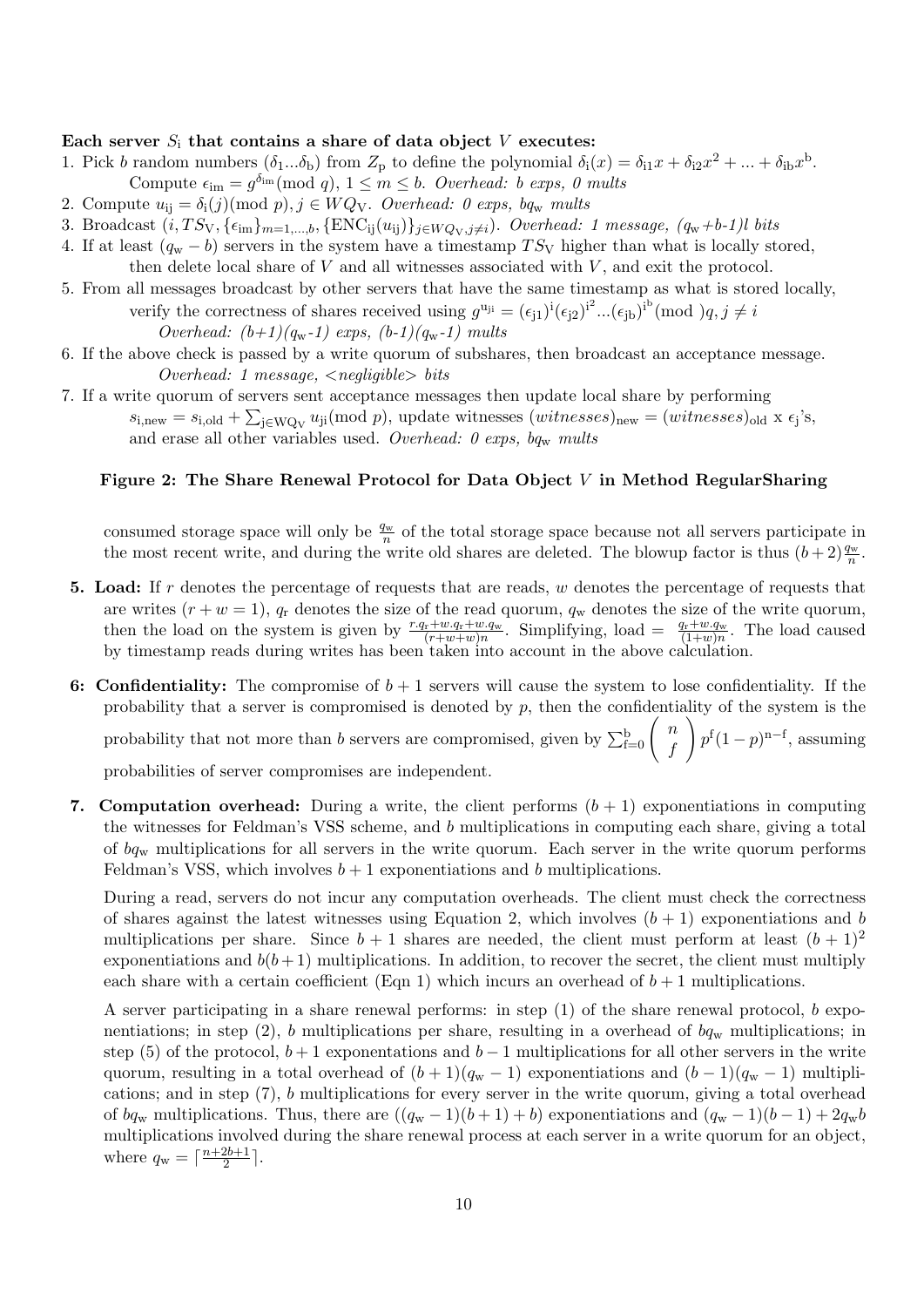8. Message and communication complexities: During writes, a client sends a share and  $(b+1)$  witnesses securely to each server in a write quorum. Thus, a total of  $q_w$  messages are sent. Since the length of the primes  $p$  and  $q$  (used for secret-sharing and verifiability respectively) are approximately the same, both are assumed to be l bits long. The communication complexity at the client is then  $l(b+2)q_w$  bits.

As part of the VSS protocol during writes, each server in the write quorum broadcasts acceptance messages along with the hash of the witnesses on the broadcast channel BC. The total number of messages exchanged on the channel BC is  $q_w$  messages, and the total number of bits exchanged is  $160q_w$ bits, where it assumed that the length of a hash is 160 bits.

During reads, a client receives a total of  $q_r$  responses or messages. Each message contains a share and the set of  $(b+1)$  witnesses. The communication complexity is therefore  $(b+2)lq_r$  bits.

During share renewal, each server that is part of the write quorum broadcasts two messages (step (3) and step (6) in Figure 2). Thus, the message complexity on the channel  $BC$  is  $2q_w$  messages. Since each server in a write quorum sends all other servers in the same write quorum a subshare and b witnesses, the total communication complexity on the channel BC is  $(b + q_w - 1)lq_w$  bits.

## 6.2 Method GridSharing

#### 6.2.1 Description

This method is an effort to make the share renewal process simple. The servers are arranged in a grid consisting of  $b+1$  rows, where b is the fault threshold. A  $(b+1,b+1)$ -Shamir's scheme is used, with each share being written to a write quorum of servers along a row, i.e., the  $r<sup>th</sup>$  share is replicated across a write quorum of servers in row r. Shares are written to and read from quorums in each row.

Shares are made self-verifying using distributed fingerprints. For self-verifying data, at least  $3b+1$  servers are required in each row [31], i.e., the minimum number of servers in the system is  $n = (b + 1)(3b + 1)$ . If there are c servers in each row,  $c \geq 3b + 1$ , then for each row, the read quorum size is given by  $\lfloor \frac{c+b+1}{2} \rfloor$  $\frac{b+1}{2}$  and the write quorum size is given by  $\lceil \frac{c+b+1}{2} \rceil$  $\frac{b+1}{2}$ .

When a data object  $V$  is created the first time, shares must be written to quorums in each row. Subsequent updates to  $V$  can be brought about by modifying only one share, thus reducing the size of the write quorum. Denote the share given to row r,  $1 \le r \le b+1$ , by  $s_{V_r}$ . Then the value v stored in data object V is given by

$$
v = m_1 s_{V1} + m_2 s_{V2} + \dots + m_b s_{Vb} + m_{b+1} s_{V,b+1} \quad \text{where} \quad m_r = \prod_{j=\{1,\dots,(b+1)\}, j \neq r} \frac{j}{j-r}
$$
(3)

When a client wants to update  $v$  to  $v'$ , only one of the shares in the above summation needs to be changed. For data object V, let the share distributed along the  $(b+1)$ <sup>th</sup> row alone be changed from  $s_{V,b+1}$  to  $s'_{V,b+1}$ . Thus,

$$
v' = m_1 s_1 + m_2 s_2 + \dots + m_b s_b + m_{b+1} s'_{V, b+1}
$$
\n<sup>(4)</sup>

The modified share needs to be written only to a write quorum of servers in the  $(b+1)$ <sup>th</sup> row.

Note that requiring the knowledge of  $V$  prior to making the update should not be viewed as an overhead. It is a well-known concept that overall efficiency is increased when only differences in versions are propagated instead of writing data in its entirety every time a change is made. This concept has been extended to secret sharing this way. The client always has the option of over-writing all the shares if it chooses to do so. We, however, analyze the performance of this method assuming updates are performed in the way described above. When the value of object V is changed from v to v', the client needs to be aware of only v and  $s_{V,b+1}$  in order to derive  $s'_{V,b+1}$ .

The above method introduces the obvious threat that a user who has his access rights revoked may recover secret data later by the compromise of only one server. For example, a user may be aware of the values  $v$  and  $s_{V,b+1}$  for data object V. After his access rights get revoked, v may be changed to v' by a legitimate user.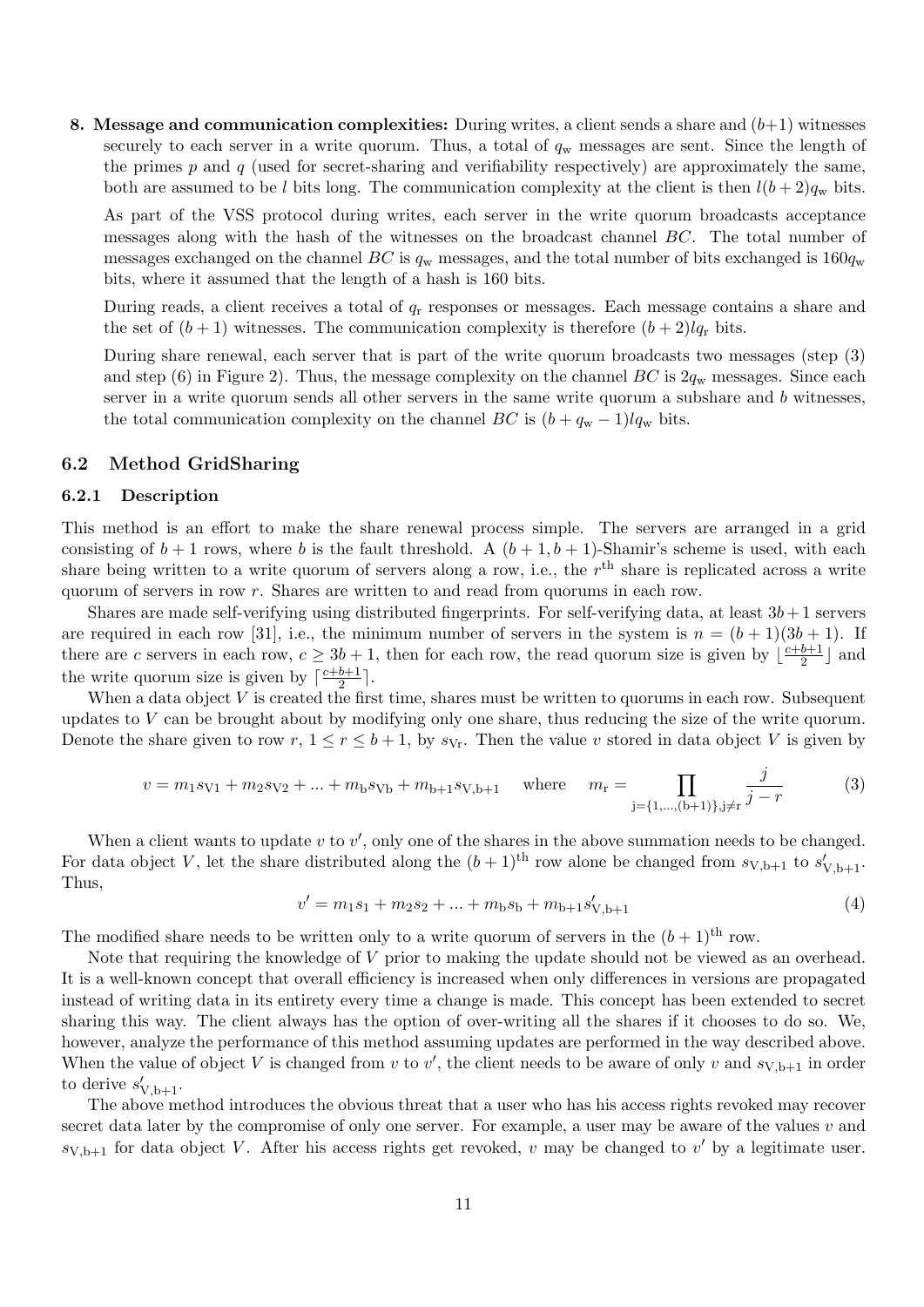The user who got his access rights revoked needs to compromise some server in row  $b+1$  to find the modified share, and hence recover the new secret value  $v'$ . Periodic share renewal only partly solves this problem, as this vulnerability exists from the time access rights are revoked and some secret data is updated until the next share renewal phase. This vulnerability can be completely eliminated by having the next write after a revocation to take place at write quorums in all the rows. That is, the protocol to be followed is that of creating a data object the first time, except that the timestamp chosen will be the highest and not zero.

Since only  $b+1$  shares are generated using a  $b+1$  threshold scheme, there is no need to check for consistency between the shares and the secret. Hence, there is no need for Feldman's scheme in this method. The shares are made verifiable by storing the hash of each share in a hash vector denoted by  $H_V$ []. The hash vector itself must be managed using quorum systems for generic data. Hence, quorums along two rows of servers are used to manage the hash vector. For data object V, let the hash vector be stored in the  $b^{\text{th}}$  and  $(b+1)^{\text{th}}$ rows. The hash vector is managed by the servers themselves during writes / updates to V.

If the same row  $((b+1)$ <sup>th</sup>) is contacted during updates to all data objects, then the load on this row will be heavy compared to other rows. To spread out the load evenly across all rows, a row is associated with each data object and is part of the data object's metadata information. Clients are assumed to know the row that needs to be contacted during updates to a given data object.

Herzberg's share renewal protocol is modified to use quorum systems for verifiability instead of Feldman's VSS to defend against active adversaries.

#### 6.2.2 Read and Write Protocols

When a data object  $V$  is created the first time, the client initializes the timestamp, generates shares of  $V$ using a  $(b+1, b+1)$ -Shamir's scheme, and writes the timestamp and each share securely to a write quorum of servers in the respective rows.

To read the object V , a client reads from a read quorum of servers in each row the shares, and from read quorums in rows b and  $b + 1$ , also the hash vector and the timestamp. The latest hash vector is the hash vector returned by at least  $b + 1$  servers that have the highest timestamp, and the correct share from each row is determined by comparing its hash against that stored in the hash vector.

During subsequent updates to V, if the client is not aware of b of the  $b+1$  shares used to store V or the current value in  $V$ , then it executes a read on  $V$ . If the client does not know the current timestamp of V, it queries a read quorum of servers in rows b and  $b+1$  for the timestamp. The current timestamp is the highest timestamp returned by at least  $b + 1$  servers. A timestamp higher than the current timestamp and not previously chosen by this client is chosen. In updates, only the  $(b+1)$ <sup>th</sup> share (in case of data object V) is modified, and is updated at a write quorum of servers in row  $b + 1$ , along with the new timestamp.

If the client decides to write all shares to update an object, then it first determines the current timestamp by querying read quorums in rows b and  $b+1$ . It then chooses a timestamp greater than the highest timestamp returned by at least  $b+1$  servers, and writes the new timestamp and shares to a write quorum in the respective rows.

The complete write and read protocols followed by the client is shown in Figure 3. The share stored in row r for data object V is denoted by  $s_{Vr}$ . The timestamp of data object V is denoted by  $TS_V$ .

Upon receiving a write request to create a data object  $V$ , or when all the shares are modified during a write, servers broadcast the hash of the share they received along with the new timestamp on the common broadcast channel BC. Servers that belong to the write quorum in rows b and  $b+1$  also check if object V already exists, and if so whether the new timestamp is greater than what they have stored locally. If the new timestamp is greater, then a message declaring this result is also broadcasted along with the hash and the timestamp. Each server in a write quorum checks if the write quorums in all the rows sent the same timestamp, and for each row a write quorum of servers sent the same hash, and also if at least  $b+1$  servers from rows b and  $b+1$  certified that the new timestamp is indeed the highest. If all these checks pass, the servers in the write quorum commit the write. The write quorum of servers in rows b and  $b + 1$  store the hashes of the shares of all the rows in the hash vector  $H_V$ []. The new timestamp of the data object,  $TS_V$ ,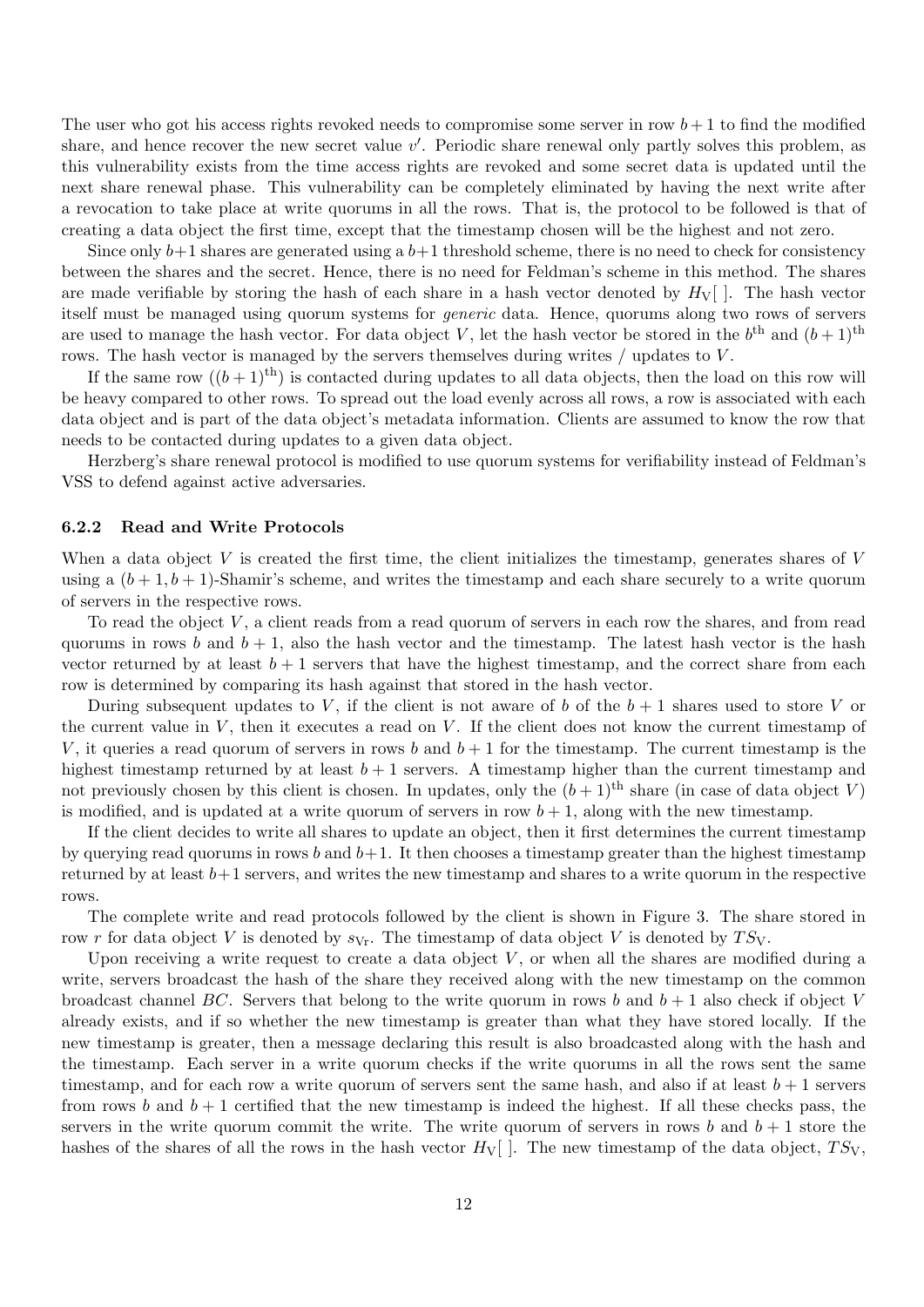#### Read Protocol for data object V

- 1. Retrieve a read quorum of responses ( $\lt$  server id i, row id r,  $s_{Vr}$ ) from each row r,  $1 \le r \le (b-1)$ , and from rows b and  $b + 1$ , responses (< server id i, row id r,  $s_{V_r}, H_V[$ ],  $TS_V >$ ). Overhead:  $(b+1)RQ_r$  messages,  $((b-1)l+(l+(b+1)160)2)RQ_r$  bits
- 2. Choose the  $H_V$  with the highest timestamp and seconded by at least  $b+1$  servers. If no such  $H_V$ [ ] exists, return *null*.
- 3. For each row, choose the share whose hash matches that stored in the chosen hash vector  $H_V[$ . If no such share exists, return null.
- 4. From the  $b+1$  shares thus determined, derive the value of data object V. Overhead: 0 exps,  $b+1$  mults

#### Write Protocol for data object V

**Part A:** If object V does not exist, or if V exists and all shares need to be over-written:

1. If V already exists:

- 1a. If (the current timestamp of  $V$  is not known)
	- request the timestamp of V from a read quorum of servers in rows b and  $b + 1$ .
- 1b. Choose a timestamp  $TS_{V,new}$  greater than the highest timestamp returned by at least  $b + 1$  servers and not previously chosen by this client.

else

- 1c. Initialize the timestamp of the object,  $TS_{V,new}$ , to 0.
- 2. Create  $b+1$  shares of data object V using a  $(b+1)$ -threshold Shamir's scheme. Overhead: 0 exps,  $b(b+1)$  mults
- 3. For each row  $r, 1 \le r \le (b+1)$ , write  $(TS_{V, new}, s_{V,r})$  to a write quorum in row  $b+1$ ; Overhead: WQ<sup>r</sup> messages, lWQ<sup>r</sup> bits

**Part B:** If object V already exists, and an update needs to be done:

1a. If (the current timestamp of  $V$  is not known)

request the timestamp of V from a read quorum of servers in rows b and  $b + 1$ .

- 1b. If  $(v, s_1, ..., s_b$  are not known), execute a read on V.
- 2. Determine share  $s'_{V,b+1}$  using Equation 4. Overhead: 0 exps, (b+1) mults
- 3. Choose a timestamp for V,  $TS_{V,new}$  greater than the highest timestamp returned (in step (1a)) by at least  $b + 1$  servers, and not previously chosen by this client.
- 4. Send  $(TS_{V,\text{new}}, s'_{V,b+1})$  to a write quorum in row  $b+1$ ; *Overhead: WQ<sub>r</sub>* messages, lWQ<sub>r</sub> bits

#### Figure 3: Read and Write Protocols for Method GridSharing

is stored along with the hash vector at the write quorums in only these two rows of servers. Without loss of generality, it is assumed that the write quorums in rows b and  $b + 1$  store the timestamp and the hash vector for V . Servers that were not part of the write quorum delete any old shares and associated data (such as the hash vector and the timestamp) of V that they might have. Thus, at the end of the protocol, only servers that were part of the write quorum have shares, and in case of rows b and  $b + 1$ , the hash vector and the new timestamp. Servers in rows b and  $b+1$  that were not part of the write quorum no longer have the hash vector and timestamp for data object V. The message and communication complexities on the broadcast channel BC during writes are therefore  $(b+1)|WQ_r|$  messages and  $(b+1)|WQ_r|160$  bits respectively.

To update the data object V, the client writes to a write quorum of servers in row  $b + 1$  the new share and timestamp. Servers that belong to the write quorum in row  $b + 1$  broadcast on the common broadcast channel  $BC$  the hash of the new share and the timestamp, and also if the new timestamp is higher than what they have stored locally. The write quorum of servers in row b that have the hash vector and timestamp for V check if the new timestamp broadcast by servers in row  $b+1$  is higher than what it has stored locally, and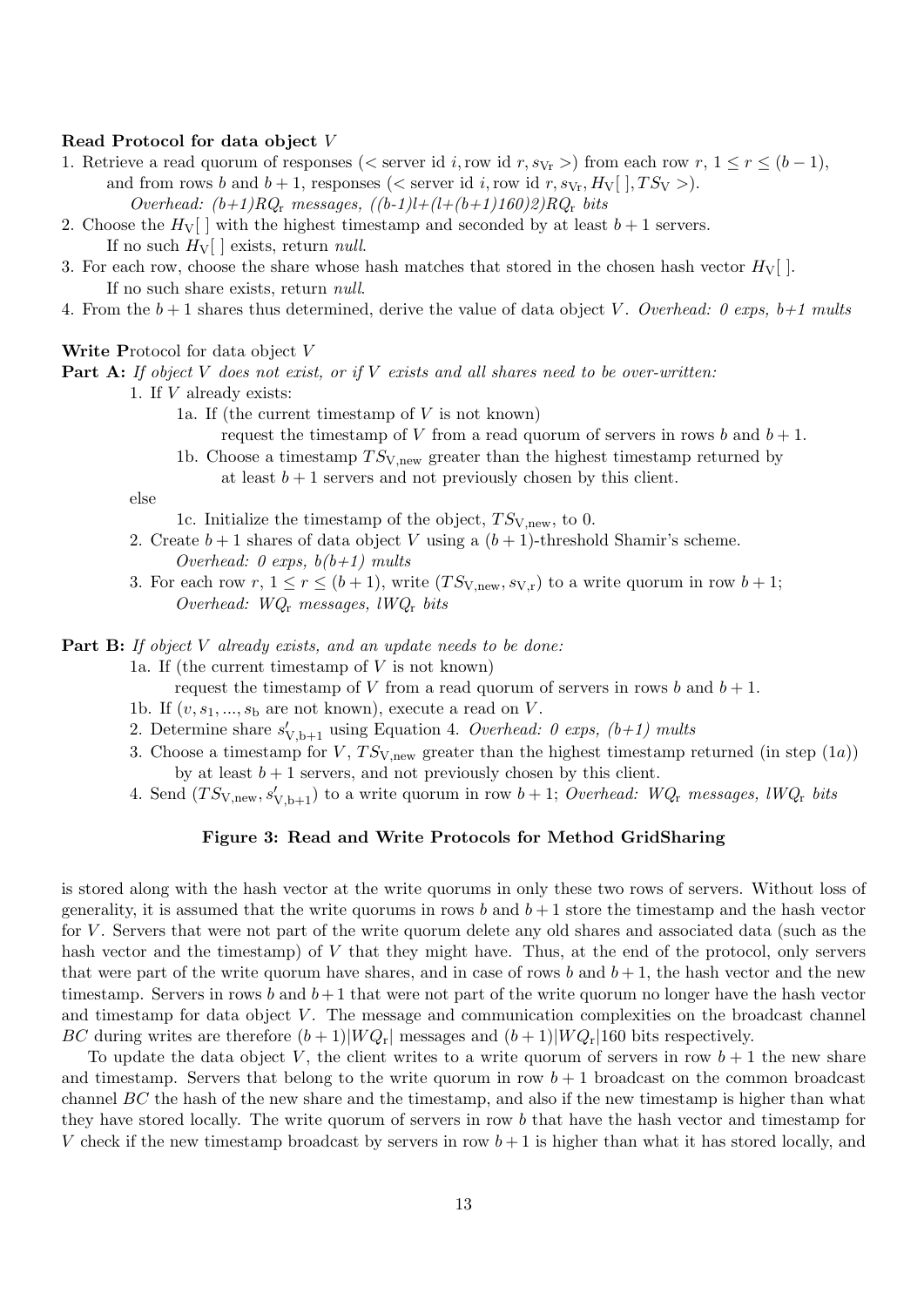broadcast a message containing the result. If at least  $b+1$  servers from the write quorums in row b and  $b+1$ find the new timestamp to be higher than what they have stored locally and not more than  $b$  servers find the timestamp to be less than what they have stored locally, and the write quorum in row  $b + 1$  also agree on the same share and the new timestamp (via broadcast of the timestamp and the hash of the share), then the write quorum in row  $b + 1$  updates their shares and the timestamp. Servers in rows b and  $b + 1$  that have the hash vector and timestamp of V update these with the new timestamp and the hash of the new share broadcasted during the protocol. Servers in row  $b+1$  that are not part of the write quorum delete their local shares of  $V$ , but retain any associated data such as the timestamp and the hash vector for object  $V$ . This is because some servers in the write quorum in row  $b+1$  may not be aware of the hash vector of data object V. These servers will learn the hash vector by the end of the subsequent share renewal phase. The message and communication complexities on the broadcast channel BC during updates are therefore  $2|WQ_r|$  messages and  $|WQ_r|160$  bits respectively.

Also, thanks to the common broadcast channel, all servers that hold a share of V are aware of the write quorums used to store V in each of the rows. During updates, servers in row  $b + 1$  (in case of data object V) are aware of the write quorums in rows b and  $b + 1$  because they participate in the consistency protocol. Servers in row  $b + 1$  and the write quorum in row b also broadcast the quorum identities in other rows that hold a share of V so that the new write quorum in row  $b + 1$  can learn this information. This information is needed for efficient share renewal.

The read / write protocols implement safe variable semantics, and satisfy the following theorems.

**Theorem 2** A read on  $H_V$ [] that is concurrent with no writes returns the  $H_V$ [] generated in the last write operation, in some serialization of all earlier write operations.

**Proof:** When the data object V is created successfully, the hash vector maintained at write quorums in rows b and  $b+1$  store the hashes of the shares broadcast by the write quorums in each row. During subsequent successful updates to V, the hash vector and the timestamp is updated at write quorums in rows b and  $b + 1$ with the hash of the share and the timestamp broadcast by a write quorum of servers in row  $b+1$ . The update is successful only if not more than b servers claim that the timestamp is not the highest, and at least  $b + 1$ servers state that the timestamp is greater than what they have locally. These two conditions guarantee that a client update with the highest timestamp will be accepted, provided that any two write quorums intersect each other in at least  $b+1$  servers. Our choice of  $\lceil \frac{c+b+1}{2} \rceil$  $\frac{b+1}{2}$  for the write quorum size in each row satisfies this requirement.

During reads, a response seconded by more than b servers indicates that the response is legitimate. The response with the highest timestamp and the same hash vector will be the values written in the last write. The read and write quorums must therefore overlap in at least  $2b+1$  servers. The client reads the hash vector and the timestamp from a read quorum of servers in rows b and  $b + 1$ . Since a read quorum size of  $\frac{c+b+1}{2}$  $\frac{b+1}{2}$ and a write quorum size of  $\lceil \frac{c+b+1}{2} \rceil$  $\frac{b+1}{2}$  are used for each row, the minimum overlap for two rows will be  $2b+2$ , which guarantees that the hash vector read will be the latest. П

Theorem 3 A read operation that is concurrent with no write operations returns the value written in the last write operation, in some serialization of all earlier write operations.

**Proof:** The hash vector  $H_V[$  gets updated at a write quorum of servers in rows b and  $b+1$  during successful updates. From Theorem 2, the hash vector read will be the latest. Since the read and write quorums in each row intersect in at least  $b + 1$  servers, and only a maximum of b servers can be faulty, at least one server in each row will return the most recent share. Since the hash vector is read along with the shares in the same request, and the hash function used to compute  $H_V[$  is assumed to be collision free, the share corresponding to the hash stored in  $H_V$ [] can be identified. Reconstructing the data from the shares verified by the latest hash vector guarantees that the reconstructed data is also the latest. П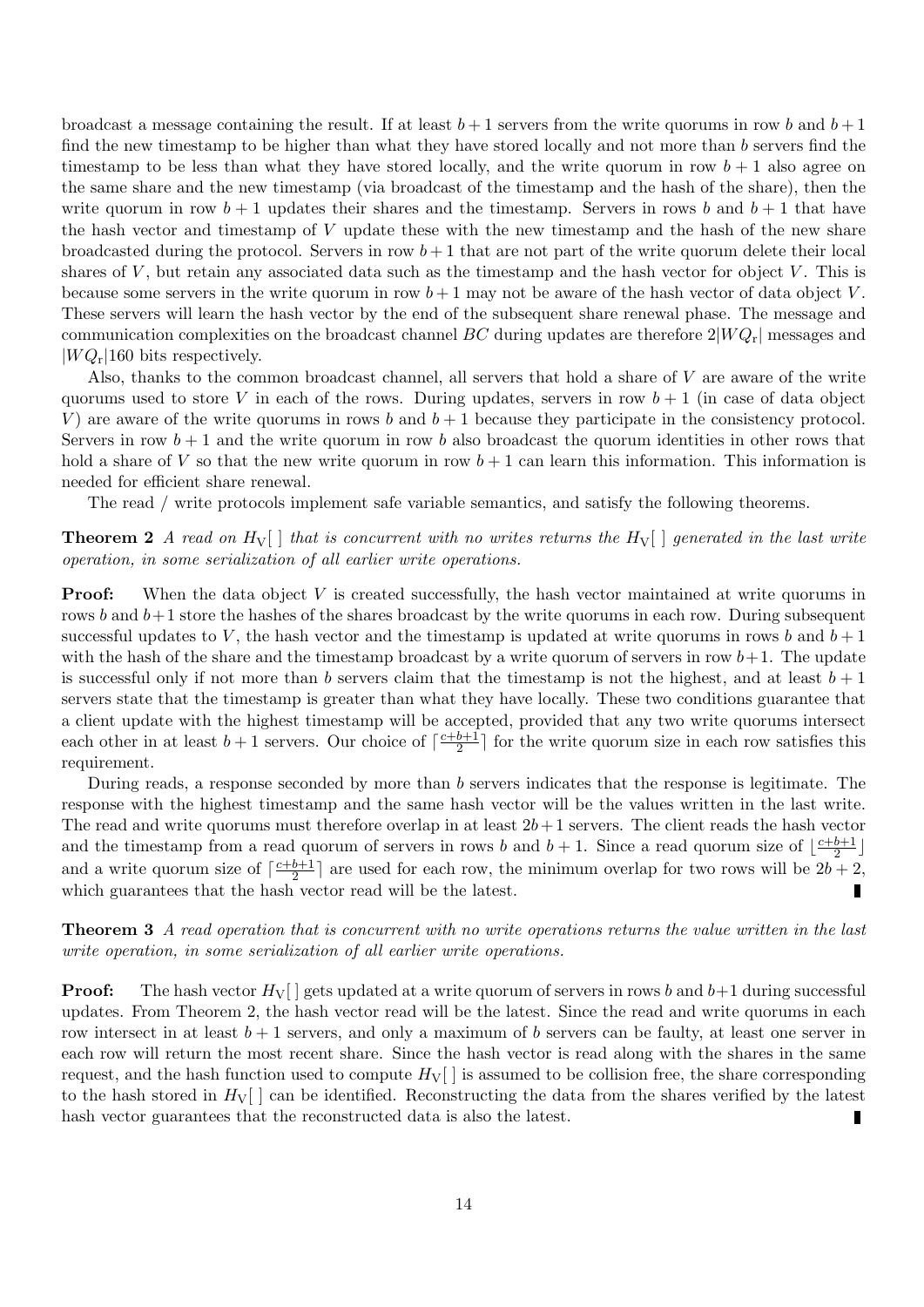Each server  $S_i \in WQ_{V_r}$ , the last write quorum of object V in row  $r, 1 \le r \le b+1$ , executes: 1. If  $S_i$  has the smallest *id* in  $WQ_{\rm Vr}$ ,

pick b random numbers  $(\delta_{r1}...\delta_{rb})$  from  $Z_p$  to define the polynomial  $\delta_r(x) = \delta_{r1}x + \delta_{r2}x^2 + ... + \delta_{rb}x^b$ , and broadcast to all servers in  $WQ_{\rm Vr}$  the message  $\text{ENC}_{\rm rr}(\delta_{r1},...,\delta_{rb})$ . Overhead: 1 message, bl bits

- 2. Compute subshares  $u_{\rm rl}$  for all rows l,  $u_{\rm rl} = \delta_{\rm r}(l)$ (mod p). Overhead: 0 exps,  $b(b+1)$  mults
- 3. Send  $(r, l, ENC_r(u_r))$  to  $S_i \in WQ_{Vl}, 1 \leq l \leq (b+1), l \neq r$ . Overhead: b messages, bl bits
- 4. If  $S_i \in WQ_{\text{Vb}}$  or  $S_i \in WQ_{\text{V,b+1}}$ , also send  $TS_{\text{V}}$ , the timestamp of V.
- 5. If  $S_i \in \text{row } b$  or  $S_i \in \text{row } b + 1$ , and  $WQ_{\text{Vb}}$  and  $WQ_{\text{V,b+1}}$  have a timestamp different from what  $S_i$  has, then delete local share of V and all associated data such as the timestamp and the hash vector of  $V$ , and exit the protocol.
- 6. Execute  $s_{\text{Vr,new}} = s_{\text{Vr,old}} + \sum_{l=1}^{b+1} u_{lr} \pmod{p}$ ,
- where  $u_{\text{lr}}$  is the subshare generated by at least  $|WQ_{\text{VI}}| b$  servers in row l for row r.
- 7. Broadcast the hash of the new share to servers in rows b and  $b + 1$ . Overhead: 1 message, 160 bits
- 8. If  $S_i$  ∈  $WQ_{Vb}$  or  $WQ_{V,b+1}$ , update  $H_V[r]$  with the hash returned by at least  $|WQ_{Vr}| b$  servers in row r.

## Figure 4: The Share Renewal Protocol for Data Object V in Method GridSharing

#### 6.2.3 Share Renewal

Since servers delete old shares at the time of client writes itself, only servers that currently have a share of the data object  $V$  participate in the share renewal of  $V$ . First, servers in each row agree upon the polynomial to be used for generating shares of "0." This can be achieved by having, in each row, the server with the lowest id generate the polynomial to be used by only the servers in the same row. Then each server that has a share of the object V generates a subshare of "0" for every row and broadcasts them securely to servers of the respective rows. The subshares generated by a quorum of servers in each row are used.

It is assumed that servers in a row maintain a secret key that can be used to encrypt messages sent amongst themselves (such as the polynomial coefficients to be used on generating shares of "0"). It is also assumed that any two rows share a symmetric key between them for encryption purposes. Thus, a subshare broadcasted by a server in row r for servers in row l can be decoded only by servers in rows r and l.

Once the share renewal process is complete, each server broadcasts the new hash of its share to all the servers in the  $b<sup>th</sup>$  and  $(b+1)<sup>th</sup>$  rows. For each server in these two rows, if the server already has the hash for a row, then it is updated with the hash sent by a write quorum of servers in that row.

We thus save on computational overhead and instead increase the message complexity of the share renewal protocol. The complete protocol is shown in Figure 4. In the given pseudocode,  $WQ_{\rm Vr}$  denotes the write quorum of servers in row  $r$  that have a share of data object  $V$ .

#### 6.2.4 Evaluation Of Performance Metrics

1. Availability: Assume each server can fail with probability  $p$ , and this probability is independent of other server failures. If there are c servers in each row, then the availability of a read quorum is given by

$$
\left(\sum_{f=0}^{c-|RQ_r|} \binom{c}{f} p^f (1-p)^{c-f}\right)^{b+1}, \text{ where } |RQ_r| = \lfloor \frac{c+b+1}{2} \rfloor
$$

The availability of a write quorum for the first write to a data object is given by

$$
\left(\sum_{f=0}^{c-|WQ_r|} \binom{c}{f} p^f (1-p)^{c-f}\right)^{b+1}, \text{ where } |WQ_r| = \lceil \frac{c+b+1}{2} \rceil
$$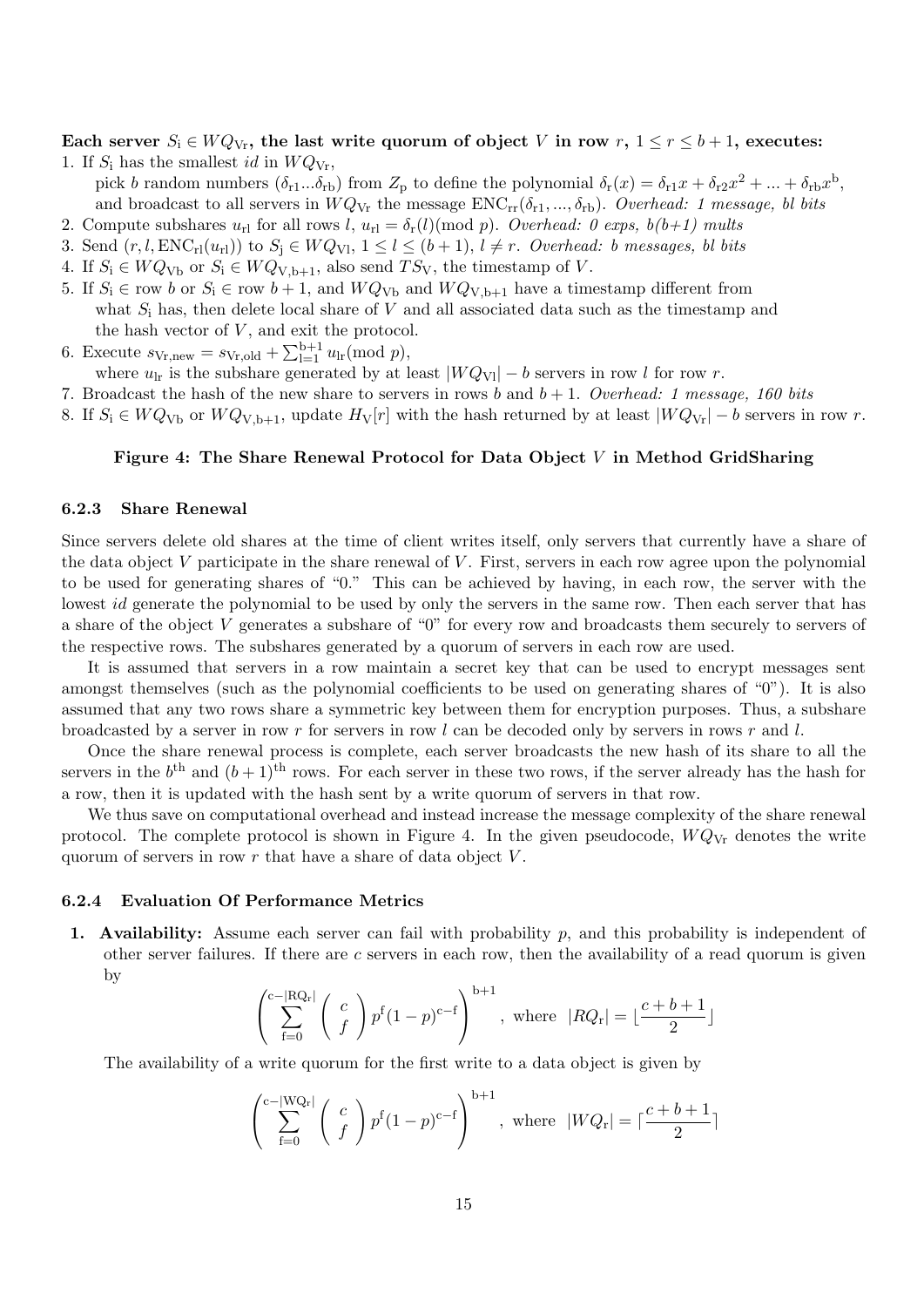The availability of a write quorum for subsequent writes to a data object is

$$
\sum_{f=0}^{c-|WQ_r|} \binom{c}{f} p^f (1-p)^{c-f}, \text{ where } |WQ_r| = \lceil \frac{c+b+1}{2} \rceil
$$

- **2. Minimum number of servers:** required to tolerate b Byzantine server faults is  $(b+1)(3b+1)$ .
- **3. Size of read and write quorums:** For a given fault threshold b and number of servers c in each row, the read quorum size is given by  $(b+1)|RQ_r|$  and the write (update) quorum size is given by  $|WQ_r|$ , where  $|RQ_{\rm r}| = \lfloor \frac{c+b+1}{2} \rfloor$  $\frac{b+1}{2}$  and  $|WQ_r| = \lceil \frac{c+b+1}{2} \rceil$  $\frac{b+1}{2}$ .
- 4. Storage blowup factor: The size of a share is the same as that of the secret. The size of each hash is 160 bits, assuming the Secure Hash Algorithm (SHA) is used. Since the hashes of  $b+1$  shares are stored, the hash vector takes  $(b+1)160$  bits of storage. The probability that a certain row of servers is among the

two rows chosen to store the hash vector is  $\begin{pmatrix} b \\ 1 \end{pmatrix}$ 1  $\setminus$ /  $\begin{pmatrix} b+1 \\ 1 \end{pmatrix}$ 2  $\setminus$  $=\frac{2}{b+1}$ . Hence, a row of servers contains

 $\frac{2}{b+1}$  of hash vectors of all the data objects stored in the system. In addition, at any given time, only a write quorum of servers per row contains the data object, with older shares and hash vectors getting deleted during subsequent writes. The storage blowup factor is therefore  $(1 + ((b+1)\frac{160}{l})\frac{2}{b+1})\frac{[WQ_r]}{c}$  $\frac{|Q_{\rm r}|}{c},$ where  $l$  is the number of bits used to hold a share.

5. Load: Let r denote the percentage of read requests and w denote the percentage of write requests generated by the client  $(r + w = 1)$ . The probability that a server participates in a read is given by  $|RQ_{\rm r}|$  $\frac{Q_r}{c}$ . The probability that a certain row participates in a write operation is given by  $\frac{1}{b+1}$ , with the probability that a certain server within a chosen row participates in a write given by  $\frac{|WQ_r|}{c}$ .

The load is therefore given by  $\frac{r}{r+2w}$  $\frac{|RQ_{\rm r}|}{c} + \frac{w}{r+2}$  $\overline{r+2w}$ 2  $_{b+1}$  $\frac{|RQ_{\rm r}|}{c} + \frac{w}{r+2}$  $r+2w$ 1  $\overline{b+1}$  $|W Q_{\rm r}|$  $\frac{Q_{r}}{c}$ . The second term is due to timestamp reads.

6. Confidentiality: If a server in each row is compromised, an adversary can learn the data. The confidentiality is therefore the probability that there is at least one row of fault-free servers. Assuming the probability that a server can be compromised is  $p$  and is independent of other server failures, the confidentiality of the system is given by

$$
\sum_{r=0}^{b} \binom{b+1}{r} P^{r} (1-P)^{b+1-r}
$$

where P is the probability that at least one server in a given row is compromised, which is  $(1-(1-p)^c)$ .

7. Computation overhead: When creating a data object or when overwriting all the shares of an object, referred to as Fresh Write (FW), a client has to generate all the shares of the new data object. Since there is an overhead of b multiplications in the creation of one share and a total of  $b + 1$  shares are generated, the overhead will be  $b(b+1)$  multiplication operations. To do an update (UD) of data object V, where say only the share stored in the  $(b+1)$ <sup>th</sup> row is updated, a client needs to be aware only of this share,  $s_{V,b+1}$ , and the previous value of V. The difference between the new and old values of V multiplied by the inverse of  $m_{b+1}$  (see Equation 4) gives the value that must be added to  $s_{V,b+1}$  to obtain the new share  $s_{V',b+1}$ . The client therefore performs only one multiplication operation and no exponentiation operation during writes.

Servers do not incur any substantial computation overhead during writes (FW) and updates (UD).

During client reads, servers do not incur any substantial computation overhead. Clients need to recover the secret from the  $b+1$  shares, which would involve  $b+1$  multiplications (Eqn 3).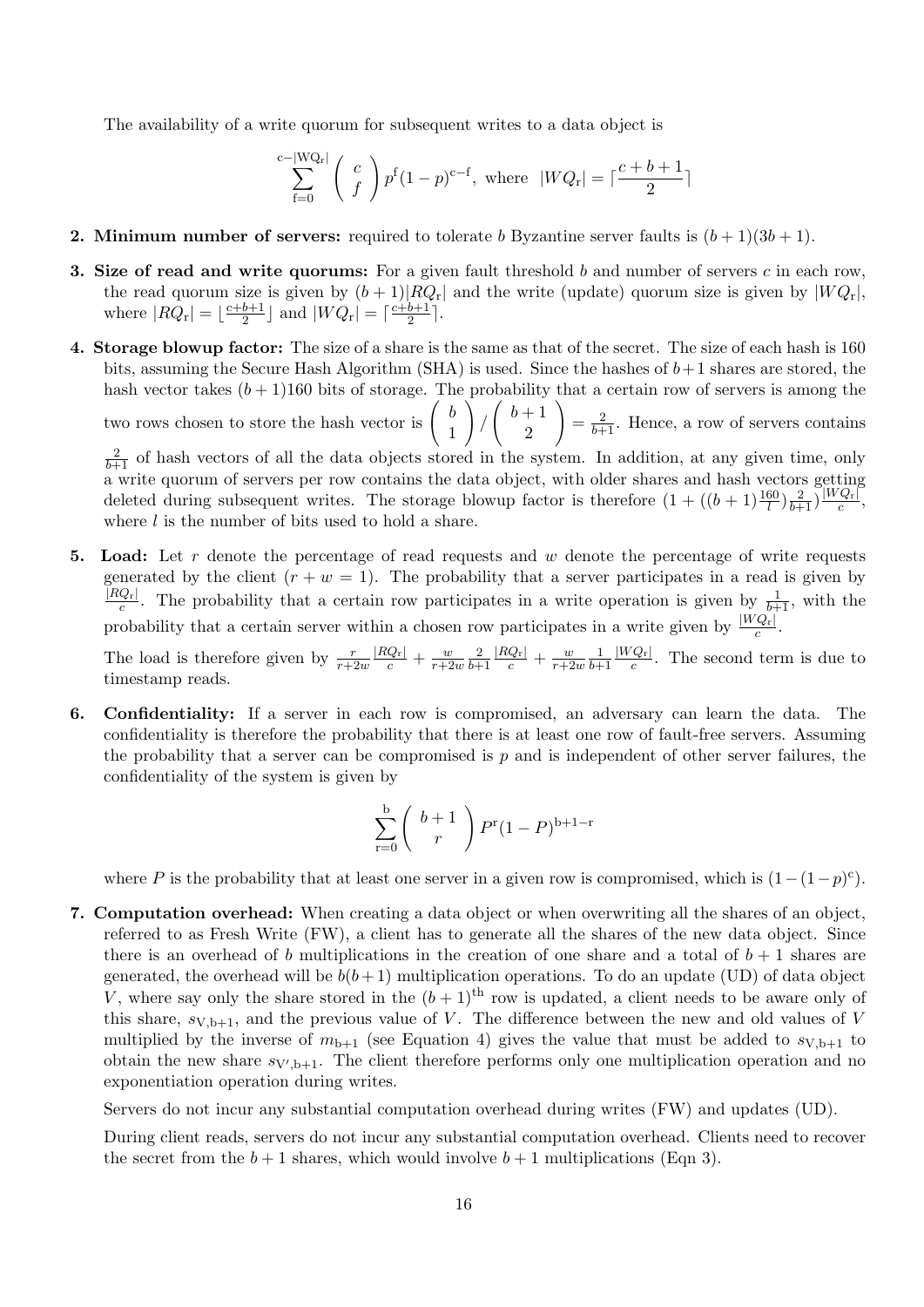A server participating in the share renewal protocol performs b multiplication operations for each of the  $b+1$  rows in order to compute the subshares (step  $(2)$  of the protocol). No exponentiation operations are required. The computation overhead during share renewal is therefore  $b(b+1)$  multiplication operations per data object.

8. Message and communication complexities: Denote the length of the prime  $p$  by l bits. When evaluating Method RegularSharing,  $l$  was used to denote the bit lengths of primes  $p$  and  $q$  as the two bit lengths are expected to be nearly the same.

For a fresh write (FW), a client contacts a write quorum of servers in each of the  $b + 1$  rows giving a total of  $(b+1)|WQ_r|$  messages. Each of these messages is approximately l bits long, giving a total communication complexity of  $l(b+1)|WQ_r|$  bits at the client. During an update (UD), a client sends a modified share and the new timestamp to a write quorum of servers in one row. The message complexity is therefore  $|WQ_{r}|$  messages. The communication complexity is  $l|WQ_{r}|$  bits.

As pointed out in Section 6.2.2, for a fresh write (FW), the message and communication complexities on the broadcast channel BC are  $(b+1)|WQ_r|$  messages and  $(b+1)|WQ_r|160$  bits respectively. During updates (UD), the message and communication complexities on the broadcast channel  $BC$  are  $2|WQ_r|$ messages and  $160|WQ_r|$  bits respectively.

During reads, a read quorum of servers in each row send shares, and a read quorum of servers in two rows send the hash vector. The message complexity is therefore  $(b+1)|RQ_r|$  messages, while the communication complexity is  $((b+1)l+2(b+1)160)|RQ_r|$  bits.

For share renewal, referring to the pseudocode in Figure 4, in step (1), one message is sent in each row, with the message length being bl bits. In step (3), a total of  $(b+1)(|WQ_r|b)$  messages are sent, with the length of each message being l bits. In step (7), a total of  $(b+1)|WQ_r|$  messages are sent, with the length of each message being 160 bits.

The total message complexity of the share renewal protocol is thus  $b+1 + b(b+1)|WQ_r| + (b+1)|WQ_r|$ messages, and the communication complexity is  $(b+1)bI + (b+1)bI|WQ_r| + (b+1)|WQ_r|160$  bits.

# 7 Comparison and Discussion

In this section, we seek to bring out the benefits offered by integrating quorum systems and proactive secret sharing, and thus prove that proactive cryptosystems can be made suitable for generic data storage purposes. We compare our two proposed methods, Method RegularSharing and Method GridSharing, against Byzantine quorum systems (replication only) and a slighty-modified Herzberg's proactive secret sharing scheme.

In the pure replication scheme using Byzantine quorum systems, it is assumed that a protocol is run during writes to ensure that all servers in a write quorum commit the same data object. To achieve this, each server in a write quorum broadcasts the hash of the data object it received, and if a write quorum of servers broadcast the same hash and the same highest timestamp, the write is committed.

In secret sharing schemes, each server in the system gets one share, and any  $b + 1$  shares are required to recover the secret. In order to realize this in practical systems, we have the write and read quorum sizes are given by  $(n - b)$  servers and  $(3b + 1)$  servers respectively, where n denotes the total number of servers in the system and b denotes the fault threshold. These quorum sizes are the maximum and minimum possible in an asynchronous environment where Byzantine failures are possible. With only the quorum sizes being different, this slighty-modified secret sharing scheme and Method RegularSharing are identical.

Table 1 compares these methods in terms of different performance metrics when the number of servers in the system is 44 and the fault threshold is 3. In calculating the availabilities, it is assumed that a server can be compromised or crashed with a probability of 0.1. In confidentiality calculations, the probability that a server is compromised in one time period is assumed to be 0.01. In calculating load, it is assumed that read requests constitute 90% of the requests, while the remaining requests are writes. The number of bits used to store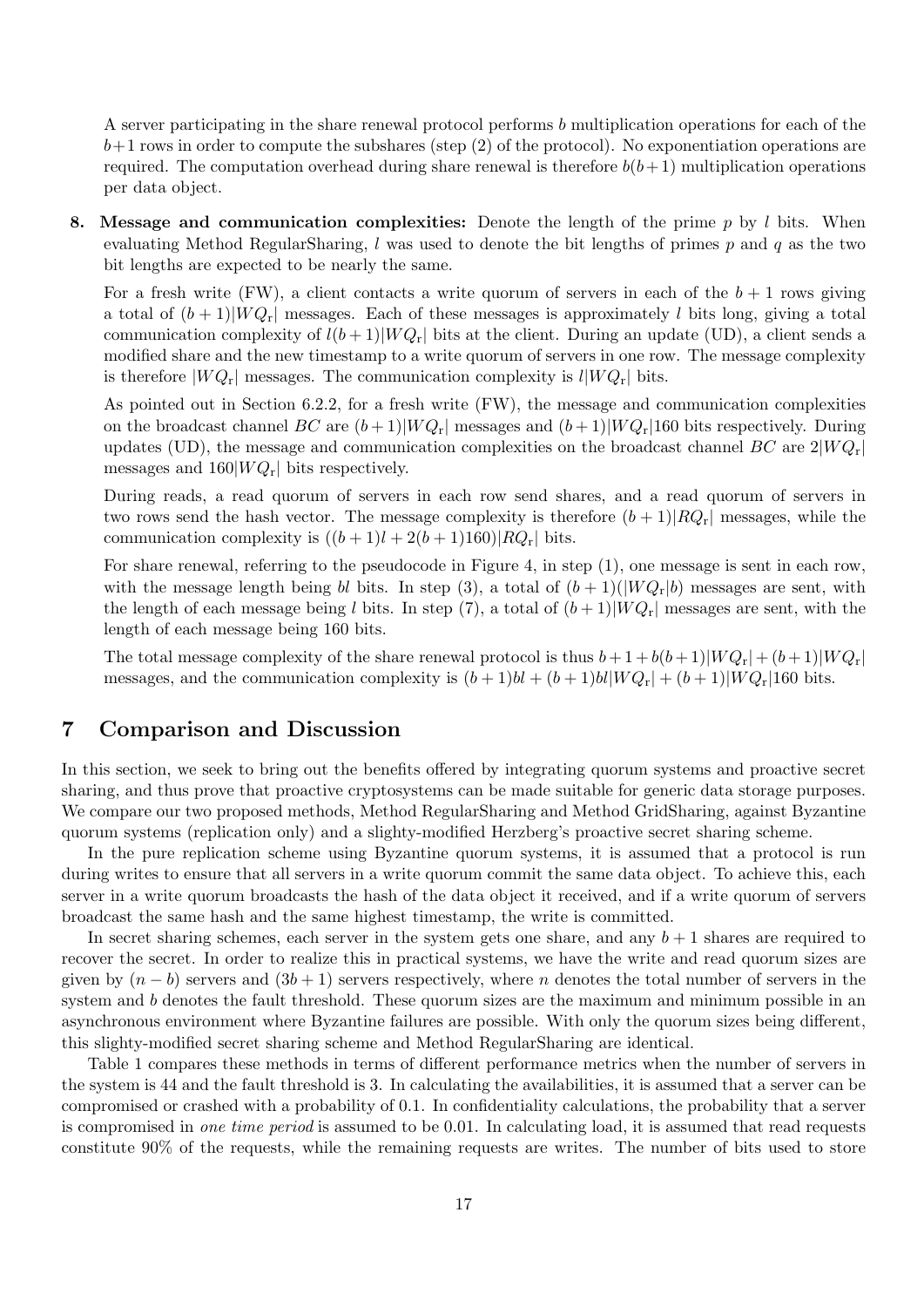|                     | Pure                              | Pure                  | Method                | Method                            |
|---------------------|-----------------------------------|-----------------------|-----------------------|-----------------------------------|
|                     | <b>Quorum Systems</b>             | <b>Secret Sharing</b> | RegularSharing        | GridSharing                       |
| Write quorum size   | 26                                | 41                    | 26                    | $8 \text{ (updates (UD))}$        |
|                     |                                   |                       |                       | 32 (fresh writes $(FW)$ )         |
| Read quorum size    | 25                                | 10                    | 25                    | 28                                |
| Availability of     | 7 nines                           | 0.347                 | 7 nines               | $0.981$ (UD)                      |
| write quorums       |                                   |                       |                       | $0.928$ (FW)                      |
| Availability of     | 8 nines                           | 17 nines              | 8 nines               | 0.989                             |
| read quorums        |                                   |                       |                       |                                   |
| Confidentiality     | $9.7x10^{-3}$                     | $3$ nines             | 3 nines               | nearly 4 nines                    |
|                     | (in lifetime of secret)           | (per time period)     | (per time period)     | (per time period)                 |
| Storage Blowup      | 0.59                              | 4.66                  | 2.95                  | 1.18                              |
| Load                | 0.57                              | 0.29                  | 0.57                  | 0.57                              |
| Comp. overhead      | $0$ exps, $0$ mults               | $4$ exps, 123 mults   | 4 exps, 78 mults      | $0 \exp$ , 1 mults (UD)           |
| on clients (writes) |                                   |                       |                       | $0 \exp$ , 12 mults (FW)          |
| Comp. overhead      | $0$ exps, $0$ mults               | $4$ exps, $3$ mults   | $4$ exps, $3$ mults   | $0 \exp$ , $0 \text{ mults}$      |
| on servers (writes) |                                   |                       |                       | (FW and UD)                       |
| Msg. complexity     | 26                                | $\overline{41}$       | 26                    | $8$ (UD)                          |
| at clients (writes) |                                   |                       |                       | 32 (FW)                           |
| Msg. complexity     | 26                                | 41                    | 26                    | 16 (UD)                           |
| at servers (writes) |                                   |                       |                       | 32 (FW)                           |
| Comm. complexity    | 1.63 KB                           | 12.81 KB              | 8.13 KB               | $0.5$ KB $(UD)$                   |
| at clients (writes) |                                   |                       |                       | $2 KB$ (FW)                       |
| Comm. complexity    | $0.51$ $\mathrm{KB}$              | $0.8$ KB              | $0.51$ KB             | $\overline{0.16 \text{ KB (UD)}}$ |
| at servers (writes) |                                   |                       |                       | $0.63$ KB $(FW)$                  |
| Comp. overhead      |                                   | $163$ exps,           | $103$ exps,           | $0 \exp,$                         |
| (share renewal)     |                                   | $326\mathrm{\ mults}$ | $206 \mathrm{~mults}$ | $12 \mathrm{~mults}$              |
| Msg. complexity     |                                   | 82                    | 52                    | 132                               |
| (share renewal)     |                                   |                       |                       |                                   |
| Comm. complexity    |                                   | 110.2 KB              | 45.5 KB               | 7.38 KB                           |
| (share renewal)     |                                   |                       |                       |                                   |
| Comp. overhead      | $0 \text{ exps}, 0 \text{ mults}$ | $16$ exps, $16$ mults | $16$ exps, $16$ mults | $0 \exp$ , 4 mults                |
| on clients (reads)  |                                   |                       |                       |                                   |
| Msg. complexity     | 25                                | 10                    | 25                    | 28                                |
| at clients (reads)  |                                   |                       |                       |                                   |
| Comm. complexity    | $1.56$ KB                         | $3.13~\mathrm{KB}$    | $7.81~\mathrm{KB}$    | 2.84 KB                           |
| at clients (reads)  |                                   |                       |                       |                                   |
| Min. $#$ servers    | $\overline{13}$                   | $\overline{13}$       | $\overline{13}$       | 40                                |
| reqd. for $b=3$     |                                   |                       |                       |                                   |

Table 1: Comparison between Pure Quorum Systems, Pure Secret Sharing, Method Regular-Sharing, and Method GridSharing for  $n = 44$  and  $b = 3$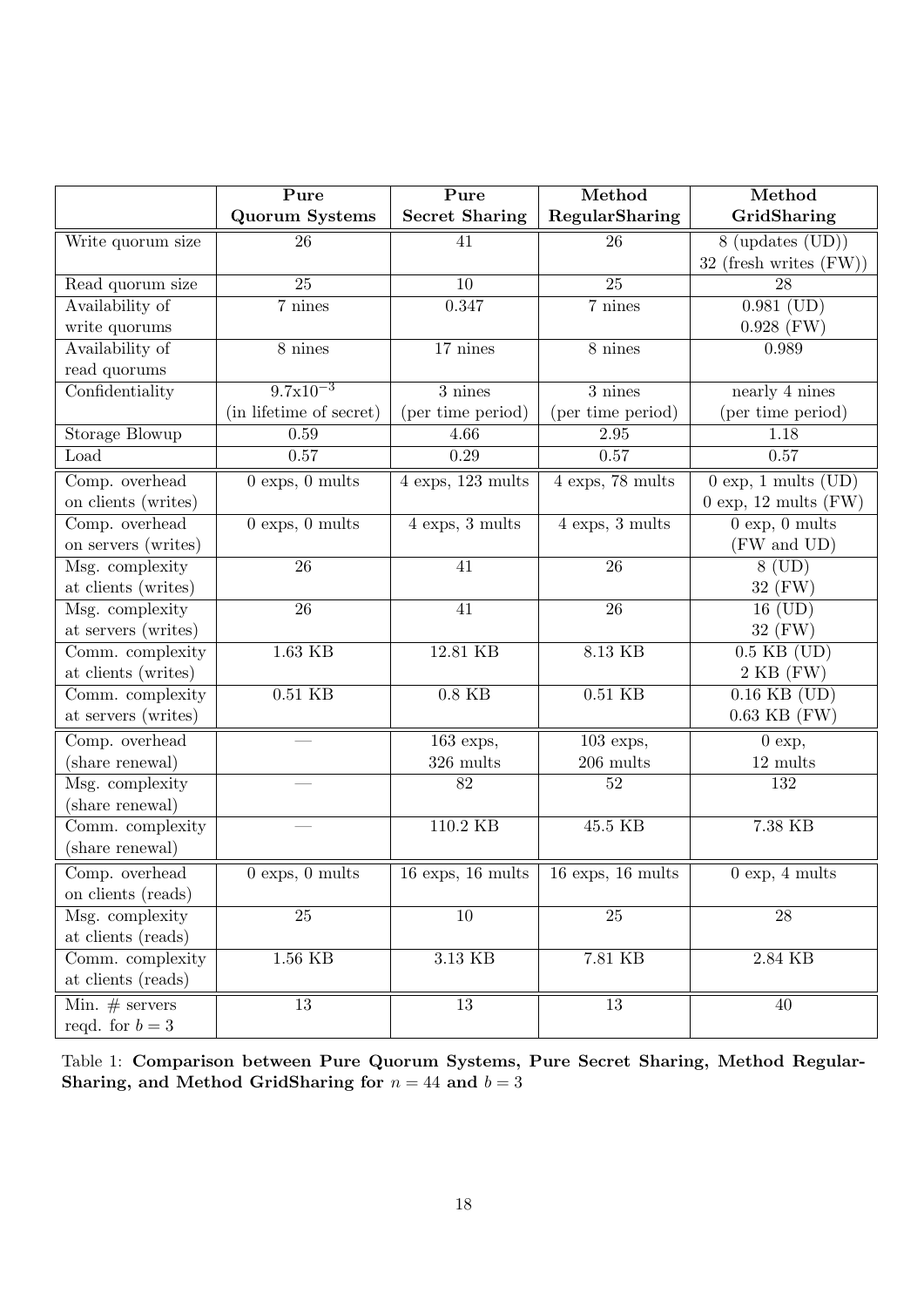shares and witnesses is assumed to be  $l = 512$ . The computation, communication, and message complexities are measured on a per data object basis. For Method GridSharing, two values are given for parameters that concern with writes. The values tagged by the letters  $UD$  denote the measure when the client does an update by writing to only one row of servers. The value tagged by the letters  $FW$  denote the measure when the client creates a data object or decides to write over all the shares of the object, which is required in the first write after changes have been made to the access control list.

Also, the size of the read and write quorums quoted in the table for Method GridSharing is the sum of the quorums used in the required number of rows. In the text so far, "quorums" have been used to refer to the groups of servers in a certain row.

The advantages and disadvantages of pure quorum systems and pure secret sharing can be clearly seen from the table. Since in pure secret sharing writes take place to almost all the servers in the system, the availability of a write quorum is very small. The availability of a read quorum, though, is very high because only  $3b + 1$  servers need to be queried. This imbalance is eliminated in pure quorum systems, where the read and write quorum sizes are made almost equal so that their availabilities are equally high. Quorum systems on the other hand provide practically no confidentiality. Compromise of a single server can leak data to an adversary. The adversary has the entire lifetime of the secret to try and compromise a single server. The pure secret sharing technique achieves a stronger confidentiality by requiring an adversary to compromise  $b + 1$ servers in the same time period. Proactive secret sharing techniques, therefore, provide high confidentiality, while quorum systems provide very high availability.

The computation, communication, and message complexities during share renewal are quite high for the pure secret sharing approach. Since we would like to design a generic data storage service, the amount of data that will be stored will be in the order of giga- or terabytes, while the data object size we have assumed is only 64 bytes. The share renewal for all objects at time period boundaries will take a long time to complete and impose a considerable amount of load on the servers. The share renewal process is therefore not scalable with the amount of data stored in case of the pure secret sharing technique.

Since generic-data storage techniques that achieve high availabilities for the read and write quorums and minimum costs to provide high long-term confidentiality is our primary goal, combining the proactive secret sharing and quorum systems would seem to be a strong contender to meet our needs.

Our proposed solutions, Method RegularSharing and Method GridSharing, have the answers. Method RegularSharing is very similar to pure quorum systems, with each server in a write quorum getting a distinct share instead of the data object being replicated throughout the write quorum. Thus, Method RegularSharing combines the positive aspects of pure quorum systems and pure secret sharing. Its availability is the same as that of pure quorum systems, while its confidentiality is the same as pure secret sharing. This method further improves upon the share renewal protocol, especially with the communication complexity of the share renewal protocol, and the message complexity during writes compared to pure secret sharing. This can be attributed to the write and the share renewal protocols being restricted to a smaller write quorum for a given object compared to the pure secret sharing approach. For the same reason, the storage blowup factor is reduced for Method RegularSharing when compared against pure secret sharing.

Method RegularSharing still suffers from heavy computation overheads during the share renewal protocol. Method GridSharing was designed to ease the share renewal protocol, while retaining as much as possible the benefits provided by the pure quorum systems approach and the pure secret sharing approach. This method replicates shares to some extent and does not use Feldman's VSS for verifiability during share renewal, which is the prime culprit in causing the computation overhead in Method RegularSharing and in the pure secret sharing approach. The computation overhead during share renewal in Method GridSharing is reduced to performing only 12 multiplication operations per data object and no exponentiation operations. Even though Method GridSharing has a higher message complexity than Method RegularSharing and the pure secret sharing approch during share renewal, the communication complexity is relatively very small. Computation overheads are usually higher than the message delays on dedicated communication channels. Thus, Method GridSharing implements an efficient practical share renewal protocol.

When objects are modified in Method GridSharing, if clients cache the old copy of the secret and the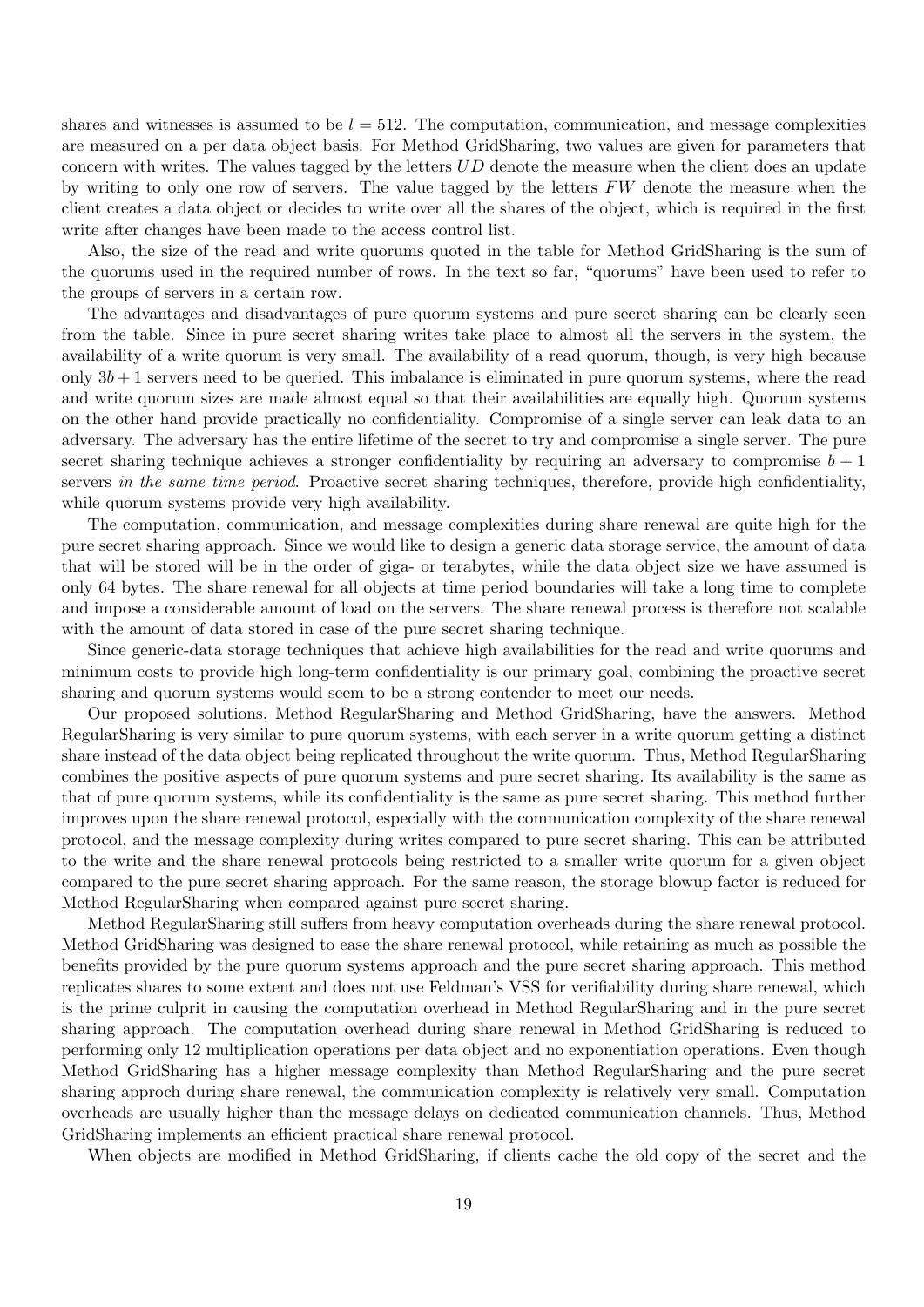share in one row, then a simple update (UD) operation can update the servers with the modified secret or data object. Therefore, some extra storage requirements are required at the client end. If a client decides to write (FW) all the shares of the data object (and hence avoid the need for client-side caching), then it will incur a relatively higher overhead in communicating to the data servers.

Regardless of whether a client does an update (UD) or a fresh write (FW), the overheads during writes on servers and clients are less than the pure secret sharing approach. The overheads are also less compared to Method RegularSharing, except for the message complexities at the client and servers during writes when a full write takes place. The increase in overhead is small. The communication complexity at the clients (both for FW and UD) and the communication complexity at the servers during UD is much smaller than Method RegularSharing. The communication complexity during FW is only marginally higher than Method RegularSharing.

The confidentiality provided by Method GridSharing is the same as that of pure secret sharing approach and Method RegularSharing. Though Method GridSharing does not have read and write quorum availabilities as high as that of pure quorum systems and Method RegularSharing, its availabilities may still be acceptable. But for a given fault threshold b, Method GridSharing requires more servers that the other three methods. In other words, for a given number of servers, Method GridSharing is able to tolerate fewer compromised servers.

Method RegularSharing and Method GridSharing are suitable in two different kinds of environments. Method RegularSharing is suitable in environments where clients are powerful and write data often. Due to data being written often, there may not be the need to do share renewal often, and also the write quorum availability needs to be high. Method GridSharing is suitable in environments where clients do not have enough computation power and do not modify data often. When they do modify data, it is more of making changes than creation of new data objects. An example would be using the storage service for backups, and where the client periodically updates the backups to make them current. Since most data are expected to be static or archival in such environments, it is important to do share renewal often.

# 8 Future Work

There is ample scope for future work. The assumption of a zero-delay broadcast channel for the purposes of share renewal and verifiable secret sharing may not always be realistic, and warrants the use of asynchronous proactive secret sharing schemes [30, 29]. In an asynchronous environment, the message and communication complexities will be much higher, and even the notion of proactive security will require a new definition. There can be no common clock to alert the servers to start share renewal at the same time. Servers will need to engage in a Byzantine agreement protocol for verifiable secret sharing and share renewal, and it remains to be seen where the line between practical and theoretical interests can be drawn.

Even when a synchronous broadcast channel is assumed, improved share renewal protocols are needed. Method GridSharing solves this while sacrificing availability to some extent. Since secret sharing itself provides secrecy, it may be possible to encrypt shares using a very weak encryption algorithm, and then do share renewal by simply changing the key and having servers independently re-encrypt their shares, while never recovering the original shares in the process. This and other methods may be possible and needs to be explored. Lastly, Feldman's verifiable secret sharing scheme is too computationally intensive for generic data storage uses. Method GridSharing solves this by using voting. There is room for novel solutions in this area as well.

# References

- [1] A. Shamir, "How to share a secret," *Communications of the ACM*, vol. 22, no. 11, pp. 612–613, 1979.
- [2] M. Herlihy and J. D. Tygar, "How to make replicated data secure," in CRYPTO, pp. 379–391, 1987.
- [3] A. Adya and et al., "Farsite: Federated, available, and reliable storage for an imcompletely trusted environment," Proc. of the 5<sup>th</sup> Symp. on Operating systems design and implementation, Dec. 2002.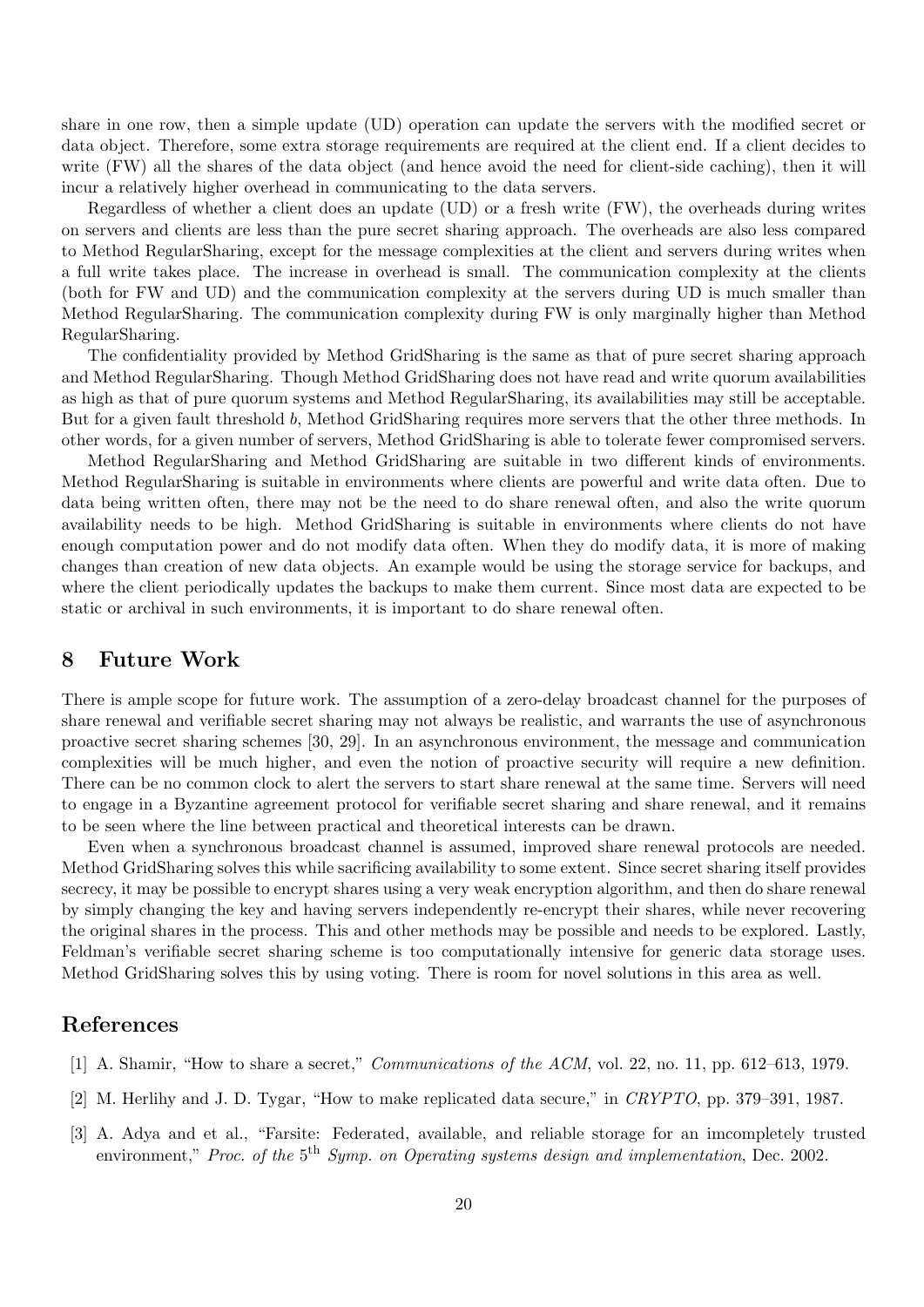- [4] "Mojonation." http://www.mojonation.net.
- [5] Y. Chen and et al., "A prototype implementation of archival intermemory," Proc. of the  $4<sup>th</sup>$  ACM Intl. Conf. on Digital Libraries, pp. 28–37, Aug. 1999.
- [6] J. Kubiaotowicz and et al., "Oceanstore: An architecture for globalscale persistent storage," Proc. of ASPLOS IX, pp. 190–201, Nov. 2000.
- [7] M. Waldman, A. D. Rubin, and L. F. Cranor, "Publius: A robust, tamper-evident, censorship-resistant web publishing system," Proc. of 9th Usenix Security Symposium, pp. 59–72, 2000.
- [8] R. J. Anderson, "The eternity service," Proc. of First International Conference on Theory and Application of Cryptography (Pragocrypt), 1996.
- [9] A. Iyengar, R. Cahn, C. Jutla, and J. Garay, "Design and implementation of a secure distributed data repository," in Proc. 14th IFIP International Information Security Conference, pp. 123–135, 1998.
- [10] "Pasis." http://www.pdl.cmu.edu/Pasis.
- [11] R. Dingledine, M. J. Freedman, and D. Molnar, "The free haven project: Distributed anonymous storage service," Proc. of Workshop on Design Issues in Anonymity and Unobservability, 2000.
- [12] Y. Deswarte, L. Blain, and J. C. Fabre, "Intrusion tolerance in distributed computing systems," in Proc. 14th IEEE Symposium on Security and Privacy, pp. 110–121, 1991.
- [13] G. R. Blakley, "Safeguarding cryptographic keys," Proc. of the National Computer Conference, pp. 313– 317, 1979.
- [14] M. Rabin, "Efficient dispersal of information for security, load balancing, and fault tolerance," Journal of the ACM, vol. 38, pp. 335–348, 1989.
- [15] L. Kong, A. Subbiah, M. Ahamad, and D. Blough, "A reconfigurable byzantine quorum approach for the agile store," in Proc. of the 22nd International Symp. on Reliable Distributed Systems, pp. 219–228, 2003.
- [16] L. Alvisi, D. Malkhi, E. Pierce, M. Reiter, and R. N. Wright, "Dynamic byzantine quorum systems," in International Conference on Dependable Systems and Networks, vol. 1, 2000.
- [17] Y. Desmedt and S. Jajodia, "Redistributing secret shares to new access structures and its applications," Technical Report ISSE TR-97-01, George Mason University, 1997.
- [18] D. K. Gifford, "Weighted voting for replicated data," in *Proceedings of the 7th SOSP*, pp. 150–162, 1979.
- [19] G. Agrawal and P. Jalote, "Coding based replication schemes for distributed systems," IEEE Transactions on Parallel and Distributed Systems, vol. 6, pp. 240–251, Mar 1995.
- [20] G. Agrawal, "Availability of coding based replication schemes," in Symposium on Reliable Distributed Systems, pp. 103–110, 1992.
- [21] M. Naor and A. Wool, "Access control and signature via quorum secret sharing," IEEE Transactions on Parallel and Distributed Systems, vol. 9, no. 9, pp. 909–922, 1998.
- [22] J. Jiang, "Secret sharing via nondominated write-read coteries," Proc. of the 13<sup>th</sup> Intl. Conf. on Parallel and Distributed computing systems, pp. 561–565, Aug. 2001.
- [23] T. M. Wong, C. Wang, and J. M. Wing, "Verifiable secret redistribution for archive systems," in Proceedings of the 1st International IEEE Security in Storage Workshop, 2002.